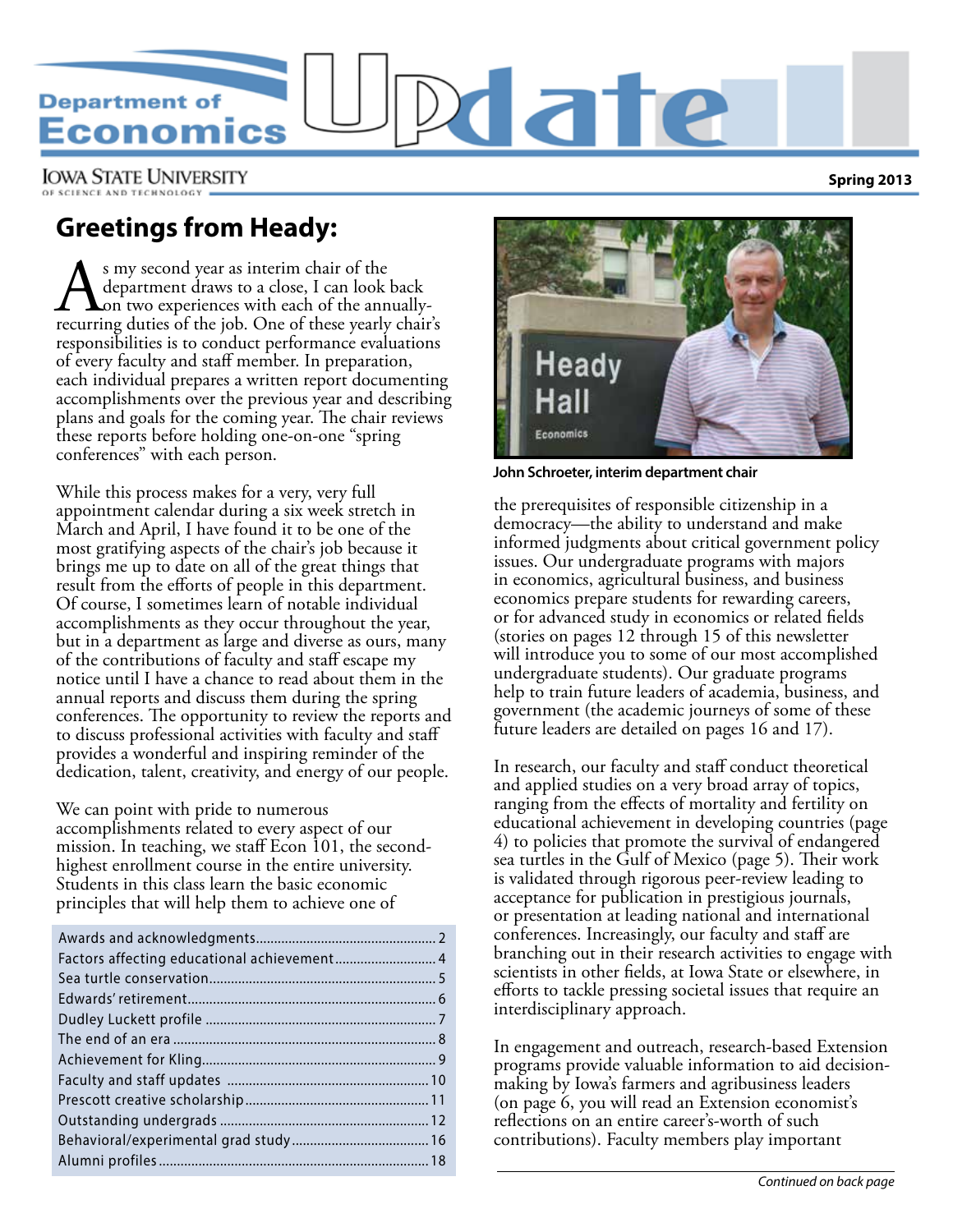# **Harl awarded Order of the Knoll**

Neil Harl, emeritus professor with the<br>Department of Economics, was prese<br>Faculty and Staff Order of the Knoll<br>through Iowa State. Department of Economics, was presented the Faculty and Staff Order of the Knoll Award through Iowa State.

The award recognizes an individual or couple currently employed by or retired from Iowa State, who has provided dedicated and long-term professional and volunteer service and creative leadership to the ISU Foundation and the university through the advancement of philanthropy.

Dr. Harl and his wife Darlene provided the lead gift to fund Harl Commons, a renovated space located on the ground floor of Curtiss Hall. The student-centered area will include an open space for informal gatherings, student meeting rooms, and a café.



**Darlene and Neil Harl**

The Order of the Knoll is considered Iowa State University's most prestigious donor recognition society, and its gifts are viewed as essential to the future of the university.  $\blacklozenge$ 

# **Duffy honored by American Agricultural and Editors' Association**

We Duffy, professor of economics, will be presented<br>the Distinguished Service Award this summer by<br>(AAEA). the Distinguished Service Award this summer by the American Agricultural Editors' Association (AAEA).

"Mike's leadership in helping beginning farmers for nearly 20 years has helped to facilitate the transfer and transition of farm operations between multiple generations," said Dan Zinkand, an agricultural journalist and AAEA member who led Duffy's nomination effort.

Duffy served as director of Iowa State's Beginning Farmer Center, when it was first established by the Iowa Legislature in 1994.

"The center may be unique in the nation and Mike's expertise and management has been influential, not only in Iowa, but also to farm families nationwide in thinking differently and smartly about inheritance, succession and retirement," said Zinkand.

Duffy joined Iowa State in 1984 as an Extension & Outreach farm management field specialist, and joined the Department of Economics as a faculty member in 1985. He earned a doctorate in agricultural economics from Pennsylvania State University in 1981, and both a master's degree in agricultural economics (1977) and a bachelor's degree in natural resources, parks and recreation management (1975) from the University of Nebraska.

Duffy is an expert in Iowa land valuation, and has coordinated the annual Iowa State land value survey for 27 years. Duffy also conducts the Iowa Land Ownership survey. He serves as administrator for the ISU Extension Farm Financial Management Program and director of graduate education for the Graduate Program in Sustainable Agriculture.

The AAEA, a professional organization of communicators in agriculture media, will present the award to Duffy at the Agricultural Media Summit this August in Buffalo, N.Y.  $\blacklozenge$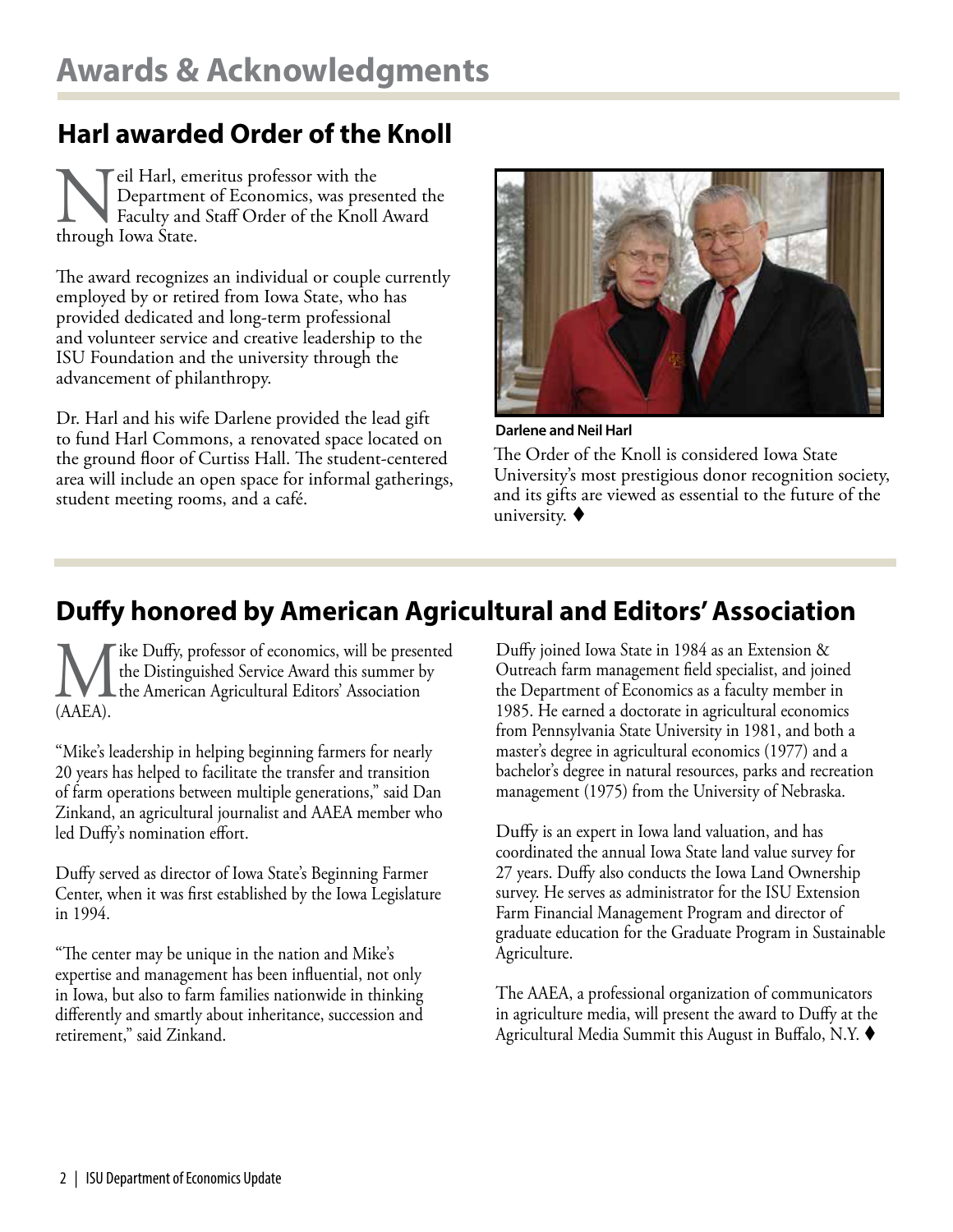### **Iowa State honors economics faculty and staff**

Ron Deiter, professor of economics, was honored with the Cardinal Key Award. Awardees demonstrate exemplary leadership in university activities, a high level of scholarship, strength of character, and outstanding service to the university community.

Mike Duffy, professor of economics, and Phil Gassman, CARD scientist, received the Dean's Citation Award for Extraordinary Contributions through the College of Agriculture and Life Sciences. They participated in the Science Assessment Team for the Iowa Nutrient Reduction Strategy, demonstrating the need for continued research and innovation to address water quality needs of Iowa and the nation.

Liesl Eathington, assistant scientist with the Iowa Community Indicators Program, received the 2013 Staff Excellence Award from the Board of Regents. The award recognizes her commitment to excellence in her work, continued professional development, and outstanding citizenship as a member of the university community.

Amani Elobeid, CARD scientist, received the Professional and Scientific Research Award through the College of Agriculture and Life Sciences. She is recognized as a leading authority in world sugar and biofuel markets, and has contributed significantly to CARD's reputation in international trade policy. She also made significant contributions in generating research funds.

Ebby Luvaga, senior lecturer in economics, received the Wilbur L. Layton Faculty Recognition Award through the Division of Student Affairs. The award is given to faculty members who serve students, and are strong supporters of their success.  $\blacklozenge$ 



**Ron Deiter**



**Liesl Eathington**





**Mike Duffy**



**Amani Elobeid**



**Phil Gassman Ebby Luvaga**

### **Outstanding Editing...**

*Sebastien Pouliot, assistant professor - WAEA JARE Outstanding Journal Reviewer Award*

*Philip Gassman, CARD scientist - Journal of Environmental Quality Outstanding Associate Editor Award*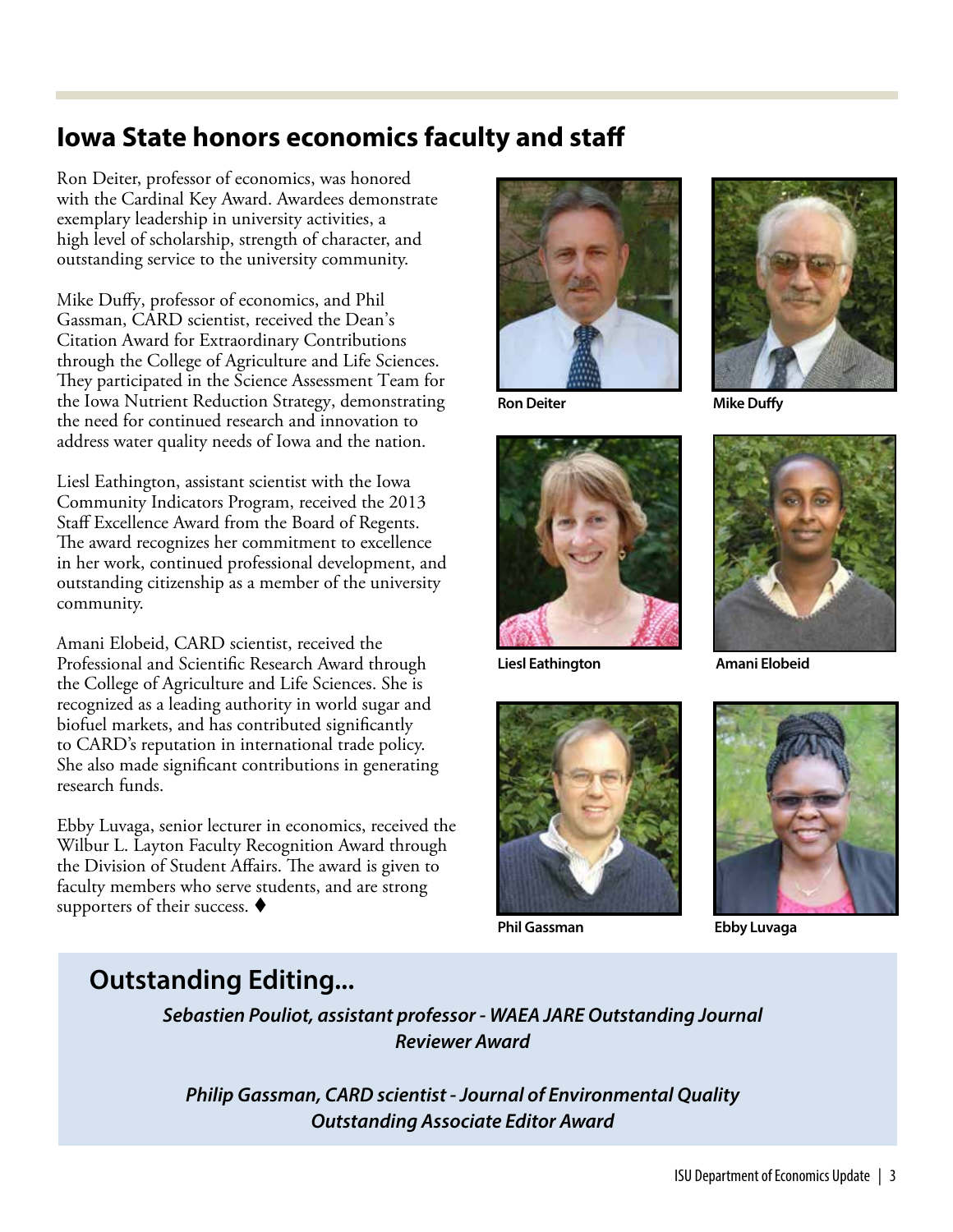# Research

# **Córdoba finds mortality and fertility factors in educational achievement**

**Story, Angie Hunt ISU New Service; photo, Bob Elbert, University Relations**



The majority of students<br>in the US will graduate<br>diploma. The same cannot be in the US will graduate with a high school said for some students around the world. Access to public schools is one explanation for the educational gap between students in rich and poor countries, but a new study shows other factors are more significant.

Juan Carlos Córdoba, an associate professor of

economics

**Juan Carlos Córdoba**

at Iowa State University, and a colleague at the University of Pittsburgh, examined the differences in educational achievement for a study published in the Journal of Monetary Economics. What they found was that students are more likely to drop out of school in countries with higher fertility and mortality rates.

"The bigger the family, the more problematic it is for each child to get an education, because there are fewer resources," Córdoba said. "This tradeoff shouldn't happen if the markets are perfect, because schooling should depend on ability, not on the number of siblings."

It is understandable that a child's education might be limited by family resources in countries without a public education system. But even if you take access to public schools out of the equation, Córdoba said there is still a trade-off in which children must decide between an education and a job.

Researchers were able to demonstrate this by controlling the data from the United Nations Educational, Scientific and Cultural Organization, so that students in all 74 countries studied had equal access. The results improved but a large gap in schooling outcomes remained. For example, students in African countries still would only spend another two to four years in school. Córdoba said it all relates to that trade-off.

"Every day students go to school they have to ask themselves, 'Should I stay in this school and wait for my reward in 10 years? Or should I just go out and work now and get out of this poverty?' So even in a country with high wages, those wages are going to affect the future and the incentives to remain in school, but they're also going to affect the present and the incentives to drop out," Córdoba said.

The reward of higher wages is often not worth the wait because countries with high fertility rates also have high mortality rates. Córdoba said life expectancy is an even greater factor in countries where AIDS is prevalent, because there is less incentive to stay in school.

*"The bigger the family, the more problematic it is for each child to get an education, because there are fewer resources."*  - Juan Carlos Córdoba

"If you go to a country where people don't expect to live more than 40 years – even if there is a school and the student has high ability – they're likely going to drop out of school. People don't want to invest their life in school if they're not going to live too long," Córdoba said.

The study disputes the economic theory that the markets will provide educational opportunities in the absence of public schools. Córdoba said if that were true, students would not be limited by family resources. It is not enough to let markets do what they do, he said; the government must be involved in building schools and providing access to education.

Ultimately, the lack of education makes it hard for a country or an individual to break that pattern. Even if a person leaves for better opportunity in another country, Córdoba said they still lack the knowledge to improve their situation or earn a higher wage.

"Poor countries are not only poor because of a lack of productivity, but also because of a lack of knowledge. The reason why individuals in those countries lack the knowledge is because they couldn't obtain it – there was a reason they couldn't stay in school," Córdoba said.  $\blacklozenge$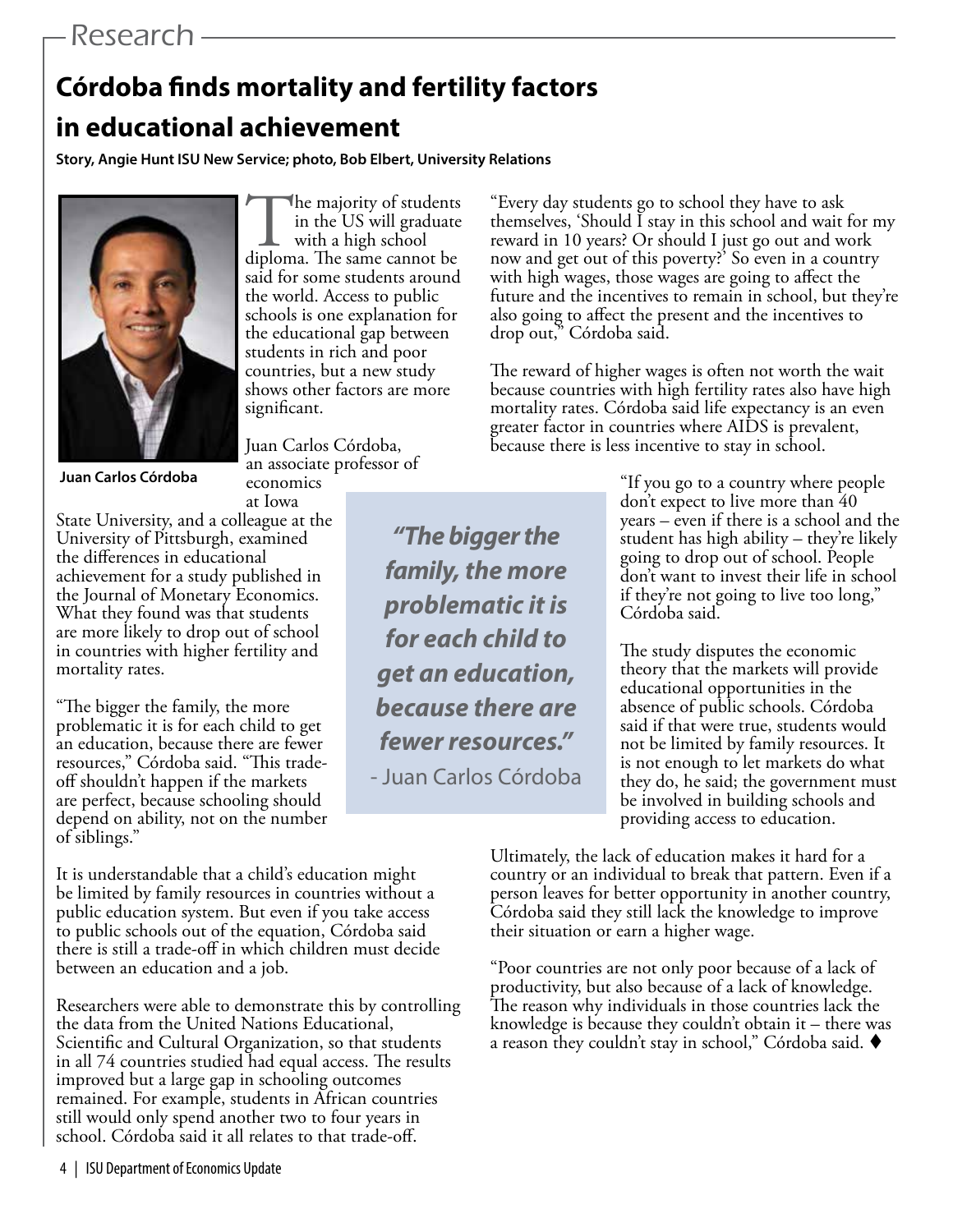# **Cross disciplinary research offers new ideas around endangered sea turtle conservation**

**Story and photo, Kristin Senty**

Quinn Weninger is an associate professor in the Department of Econor whose research focus is natural associate professor in the Department of Economics, resource economics, specifically the management of the world's marine fisheries. His work seeks to improve economic and ecological sustainability of marine resources by aligning the incentives of resource users with those of fishery managers.

A recent project with the Environmental Defense Fund challenged him to apply his expertise to protect endangered sea turtles in the Gulf of Mexico. In the commercial fishing process, the turtles can become tangled in commercial fishing gear and then drown. They are protected under the Endangered Species Act, requiring fishery managers and industry to devise measures to reduce encounters with gear.

"Bycatch" is the term used to describe the unintended capture of sea turtles or other species that are not directly targeted by fishermen. In 2005, bycatch made up 1.22 billion pounds, or 17% of the total US fishing catch.



**Quinn Weninger and Rajesh Singh**

These species are consequently discarded at sea, either because their landing is restricted by regulation or because they are not marketable.

Conservation laws require US fisheries to minimize bycatch to the extent practicable. One approach that is often considered is to simply curtail fishing. Weninger's research considers alternatives which allow commercial and recreational fishing operations to continue, while minimizing unintended bycatch.

Weninger has collaborated on the sea turtle project with fellow economist Rajesh Singh, an associate professor in the Department of Economics. While Singh's specialty is international trade and macroeconomics, he brought a diverse set of computational techniques and expertise to the issue. This paired effectively with Weninger's knowledge of natural resource economics and fishery management. Their collaboration across disciplines is not so common in economic research.

The focus of their work is to understand what motivates fishermen to take independent measures to avoid and protect endangered sea turtles. One approach they explored is for fishermen to purchase a certain number of bycatch permits each season. Permits grant their holder the legal right to encounter sea turtles, while continuing to fish commercially. They can also be traded to the highest bidder.

In their analysis, Singh and Weninger show that market forces cause permits to gravitate into the hands of fishermen who are able

*"To work with someone with a completely different perspective helps you to think about a problem in a different way." –* Quinn Weninger

to extract the highest quantity or value of the target species per turtle encounter. In this way, the permit system provides the incentives to avoid turtles by the most cost efficient means possible. While this approach requires use of an onboard observer who monitors the fishing process (at a cost of around \$400-\$500 per day, per boat), it is a better management option than those which curtail fishing.

Singh and Weninger find that current regulations adopted to protect sea turtles impose heavy costs on the fishing industry. They estimate costs in the range of \$1.7 million per year. While the details of the sea turtle bycatch permit system must still be worked out, the authors argue that it should be given serious consideration by managers.

Singh and Weninger agreed that their cross disciplinary pairing brought greater "creativity" to the process. Said Weninger, "To work with someone with a completely different perspective helps you to

*Continued on page 11*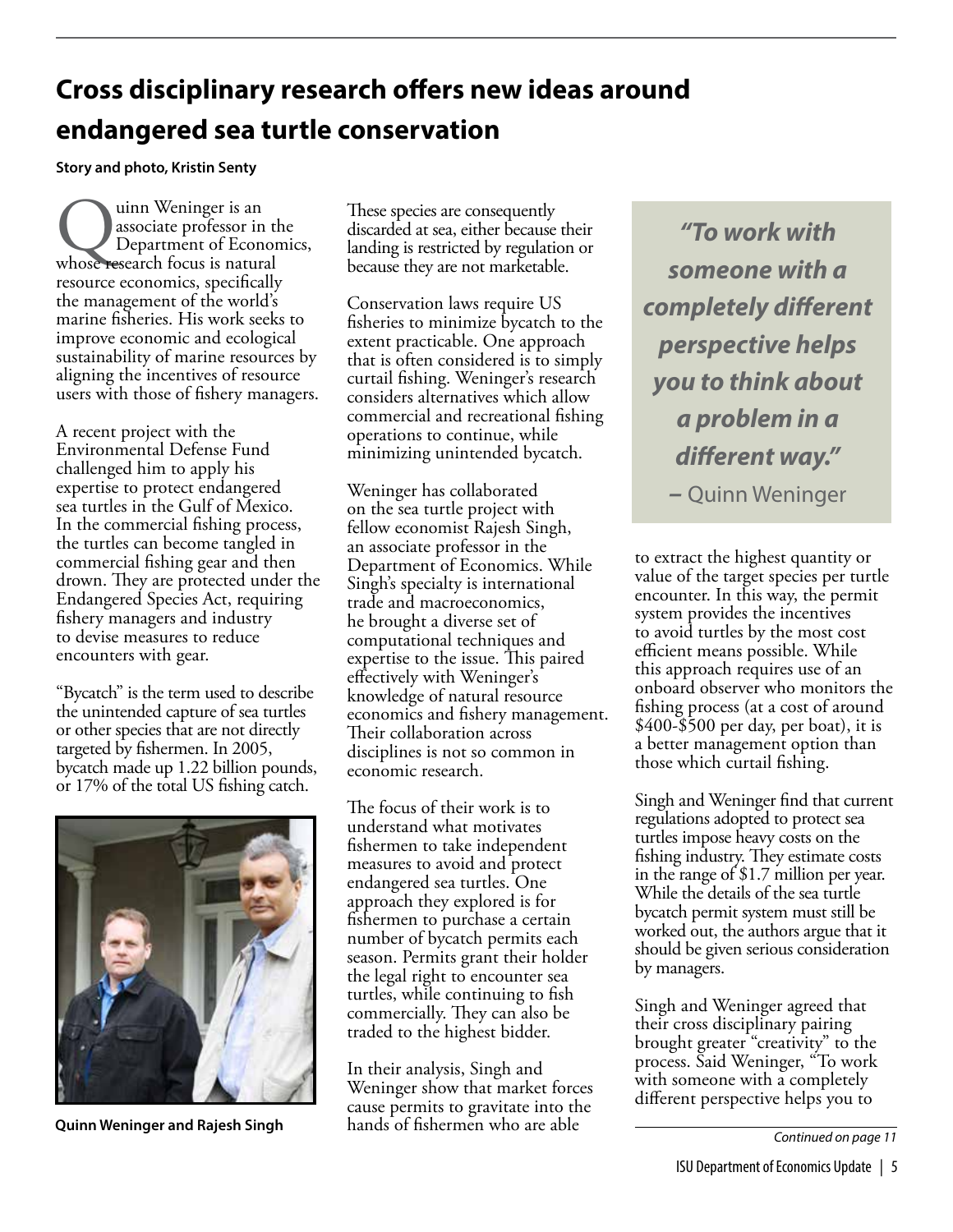### Extension

# *"You could say that I grew up in the system"* **William Edwards reflects on his lifelong connection with Extension**

**Story and photo, Kristin Senty; additional photos courtesy William Edwards**



Retirement is<br>
often a time of<br>
for William Edwards, often a time of reflection, and there's a sense that his career has stayed close to his roots.

A professor of agricultural economics at Iowa State University, Edwards earned his PhD here in 1979, the same year that he came to work in the Department of Economics. While he jokes that he's "a little inbred" to Iowa State, moving into emeritus

**William Edwards**

status this summer doesn't mean that he plans to stop working.

In fact, Edwards will only have more time to devote to the Ag Decision Maker website, which he plans to continue developing and updating. What started in 1996 as a monthly hard copy publication that shares information on farm management and ag economics, has grown into an online site that receives nearly one million reader hits a year.

Says Edwards, "Over the years, the information we put out hasn't changed, but the way we do it has. At one



**Meeting with Norman Borlaug at CIMMYT in Chapingo (front in red sweater) on 2004 ag business trip to Mexico.**

time it was all paper copies and answering questions by letter. Now the amount of material that we can disseminate and the speed of it is incredible."

As an Extension economist, Edwards is also known for overseeing the development of some of the most requested information that ISU Extension & Outreach has to offer, such as the annual cash rental rate and custom farming rate surveys. Since 1998, he's also organized and operated the annual crop insurance agent conference, and since 1975 has helped with the Ag Credit School. "It's a challenge to put together a new conference each year that's relevant, with an applied focus that meets people's needs today," he says. "I enjoyed organizing these."

Edward spent time in the Peace Corps in Colombia, and taught Extension exchanges in Costa Rica and Peru, and as a result he's fluent in Spanish. He says that connecting with another culture taught him a lot about reaching common ground. "Applying our own agricultural concepts

*"I think my earliest contact with Extension instilled in me the desire to be in a position where I could help people."* 

- William Edwards

and principles in another culture and economy really makes you step back and think about why we do things as we do, and why others approach things in their own way," he says. "I think that helped me learn how to meet people in the middle."

Edwards also enjoyed sharing those international experiences with his students, helping to lead five overseas courses to undergrads in agricultural business. "Travels with students were definite highlights, and working with the undergrads is something I will miss," he says.

He'll also miss the many colleagues and friends he's worked with throughout the years in the department, through his Extension role in Iowa and other states, and in regional and AAEA committees.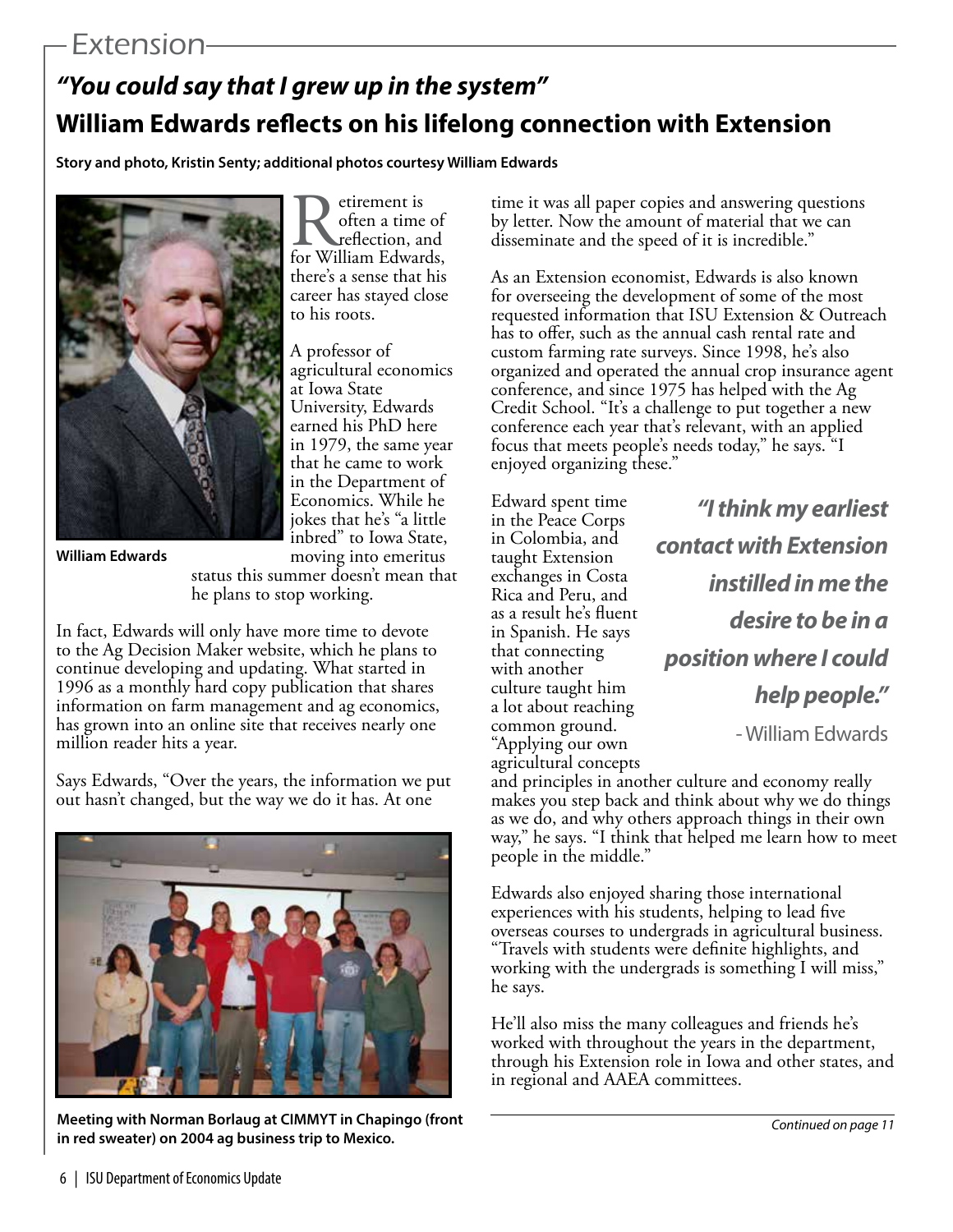# **Emeritus Professor Dudley Luckett**  *"Setting out on new adventures"*

#### **Profile, Dudley Luckett**

When I retired, I took some of my books home, put the rest in the hall, saved a few files, swept out my office and gave the key to the secretary. I did not, that is, try to maintain an "office" put the rest in the hall, saved a few files, swept out my office and gave the key to the in Heady Hall.

That may sound like I felt contemptuous of my previous life, but that's not right. What I felt, rather, was a discontinuity, a shift from one life to another. I was 67 years old, had a secure income, good health, and was setting out on a new adventure. I didn't want more, I wanted different.

It didn't work out that way of course. Thomas Wolfe was wrong; not only can you go home again, you can't even leave.

But I suppose you are more interested in the factual stuff than in the maunderings of an old man. So, the first thing I did was to write the history of economic thought in limericks. Here are two:

#### *John Bates Clark*

J.B Clark provided a clue Why income distribution's askew People earn, he deduced, Marginal value produced, Except for the odd dean or two.

#### *David Ricardo*

D. Ricardo, who invented ecospeak Thought profits would decline from their peak That the station'ry state Was humanity's fate And the earth would inherit the meek.

After that I took a motorcycle tour of North Island in New Zealand, after which I became a visiting professor at the Universiti Pertanian Malaysia for a semester.

Then I taught a course in the history of economics at the College for Seniors at ISU. The course went from "just price" to Keynes, and the powers that be were kind enough to ask me to repeat it the following year. Then some members of the class asked me to bring it up to date. Well, since I'd had enough trouble teaching english professors Marshallian geometry, I couldn't



#### **Luckett on his way up a mountain slope in his travels through the country of Bhutan.**

imagine struggling with Samuelsonian calculus, not to mention econometrics, so I declined with a "thanks."

My next venture was to serve on the Board of Trustees of the Ames Public Library for five years, during the last two of which I presided as president. (What else can a president do but preside?) During that period we managed to persuade the good citizens of Ames to pass an \$18 million bond issue to remodel and expand the library, which is now underway.

Somehow during all this my lady friend and I managed to tour Canada, Hawaii, Mexico, the Mediterranean (a cruise), Burma, Bhutan, Morocco, and Prague. We're hoping to get to Cuba next winter.

Finally, let me just say that you guys taught me more than I ever taught you.

**Contact Dudley Luckett at dluckett@iastate.edu** t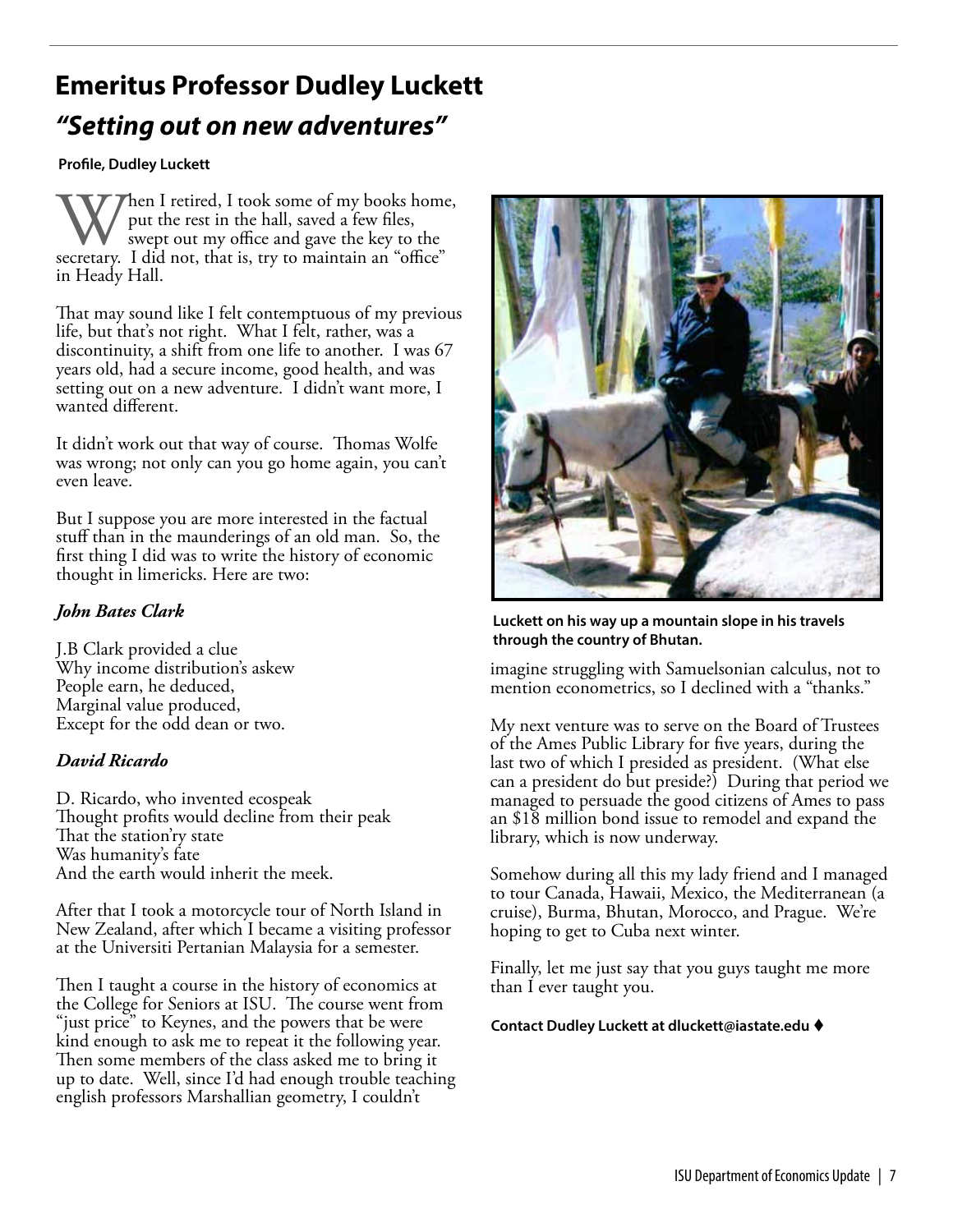# *The end of an era*

**With the passage of Marian Heady, wife of Earl Heady, in June 2012, many have called it "the end of an era."** 

**These photos from the department archives tell only a small portion of the significance of Heady's career, and the support and distinction Marian brought to their partnership.** 



**Heady family travels, 1968. Daughter Barbara, Earl, Marian, daughter Marilyn and her husband Tim Kling (l to r).**



**Earl and Marian at ISU Book of the Year Award, 1962.**



**Heady receives honorary degree at Uppsula University, Sweden in 1965.** 



**Heady with the IBM 650, a top-ofthe-line computer system which he helped get installed in the basement of Heady Hall.**



**Heady in East Hall office.**



**Marian Heady in Gyongyos, Hungary, 1998, at the dedication of a bust in Earl's honor**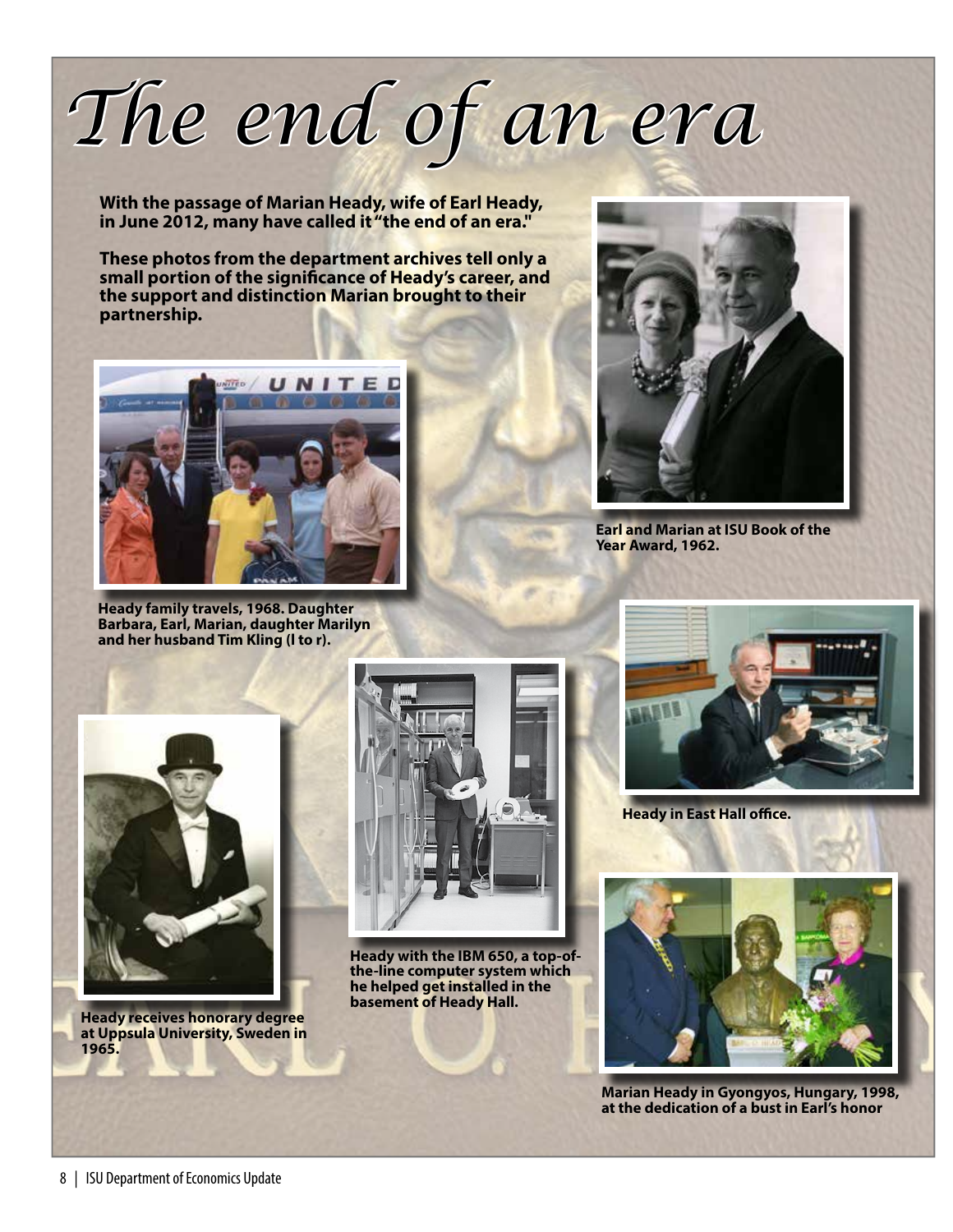# **Charles F. Curtiss Distinguished Professorship for Kling highlights lifelong love of environment**

 **Story, Nathan Cook, CARD Communications; photo, Bob Elbert, University Relations**

**Nathy Kling has been the head of the Resource** and Environmental Policy Division at CARD since 1999, but her passion for environmental issues stems from a childhood filled with outdoor activities.

"I grew up in a family with an active interest in the out of doors," Cathy said. "My father loved to fish, hunt, camp, boat, and be outside. His mother was an avid birdwatcher and introduced me to the pleasures of birding at a young age. My mother was also an outdoorswoman—family lore has it that she was a better fly fisherman than my father."

While her childhood fostered a natural draw towards the environment, it wasn't until her undergraduate years at the University of Iowa that Cathy became interested in the study of economics. Cathy said that she was "enamored" with not only the basics of needing to address tradeoffs, but the "logical approach" to issues that economics provided her as well.

Even still, Cathy says she didn't find a way to combine economics and the environment until she was in graduate school. "I was in graduate school and took a graduate course in environmental economics. After that I was hooked," she said.

After receiving her PhD in economics from the University of Maryland, Cathy took a post as an assistant professor of agriculture at the University of California, Davis. She stayed for about seven years, but was soon drawn back to Iowa. "My husband and I moved to ISU from the University of California, Davis, for job security," she said. "I was in a tenured position there, but Terry (my husband) who is also a PhD economist was employed on year-to-year contracts, and we wanted something more permanent."

The return to Iowa quickly brought Cathy a full professorship, which was almost immediately followed by her joining the faculty of CARD. "I wanted to begin to explore ways in which my research could have a direct impact on policy. When Bruce Babcock asked me if I'd be interested in moving into CARD, I jumped at the chance," Cathy said.

"It has been a great fit for me. I have lead the resource and environmental policy division towards a much bigger focus on water quality during this time and feel very good about the impact my research group has had in this area."



**Cathy Kling**

Cathy's knowledge and love for her area of expertise is reflected in the numerous awards and accolades she's received in the last 15 years. Most recently, she was given a Charles F. Curtiss Distinguished Professorship in Agriculture and Life Sciences by the university. Cathy was, last year, awarded the Bruce Gardner Memorial Prize for Applied Policy Analysis by the Agricultural and Applied Economics Association, and was named as a Fellow by the American Agricultural Economics Association in 2006.

Since September of 2011, Cathy has not only headed the Resource and Environmental Policy Division, but has been performing duties as the interim director of  $CARD.$   $\triangle$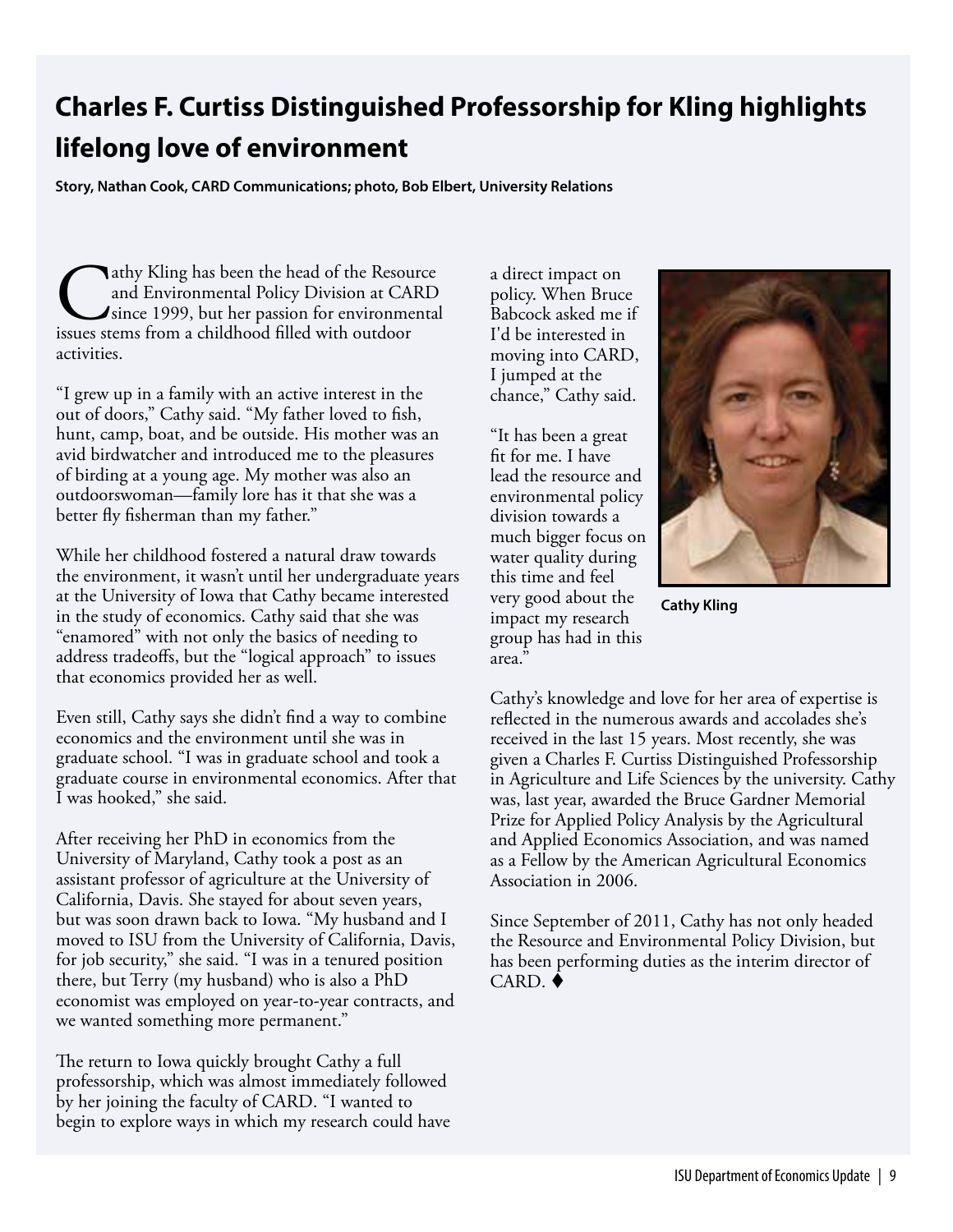# **Faculty & Staff Updates**

# **Faculty Changes**

**Georgeanne Artz,**  formerly a scientist, was hired as an assistant professor.



**Emily Cremers** has finished her two-year term as a visiting assistant professor and will now reside in California.

**Mike Duffy** stepped down as the director of the Beginning Farmer Center, and will now lead the Farm Financial Planning Program.

He continues to serve as the director of the graduate program in sustainable agriculture, and is an Extension & Outreach economist and a professor of economics.

#### **William Edwards,**

an Extension & Outreach economist and a professor of economics, will retire in the summer of 2013.



**Chad Hart** was promoted from an assistant to an associate professor. He continues in his role as a grain Extension & Outreach economist.



**Keri Jacobs** took on a new role as an Extension & Outreach economist with a focus on cooperatives.

**Dan Otto** retired in 2012. He was an Extension & Outreach economist and a professor of economics. He lives in Ames and Florida.

**Yimin Ye** accepted a position with the department as a lecturer. She was formerly a clinical assistant professor of economics at the

University of Alabama in Huntsville.

**Staff Changes**

**Miguel Carriquiry,** formerly an associate scientist with CARD, was promoted to

scientist.



**Shane Ellis,** a former program specialist in livestock economics with the Iowa Beef Center, is now a farm management specialist for ISU Agriculture and



Natural Resources Extension & Outreach.

**Amani Elobeid**, formerly an associate scientist with CARD, was promoted to scientist.

**Jacquelyn Garreau,**  a secretary with CARD since 1997, retired in 2012.

**Christopher Jorgensen** started as a systems support specialist in 2013. He was formerly with the Gannett Midwest Group as a principal process systems analyst.



**Nathan Cook** started as a communications specialist in 2012 for CARD. He was formerly a reporter for the Nevada Journal and Tri-County Times. He is an alumnus of ISU.



**Ron Prescott,**  formerly a program specialist with the Community Vitality Center, started as a retail and small business specialist





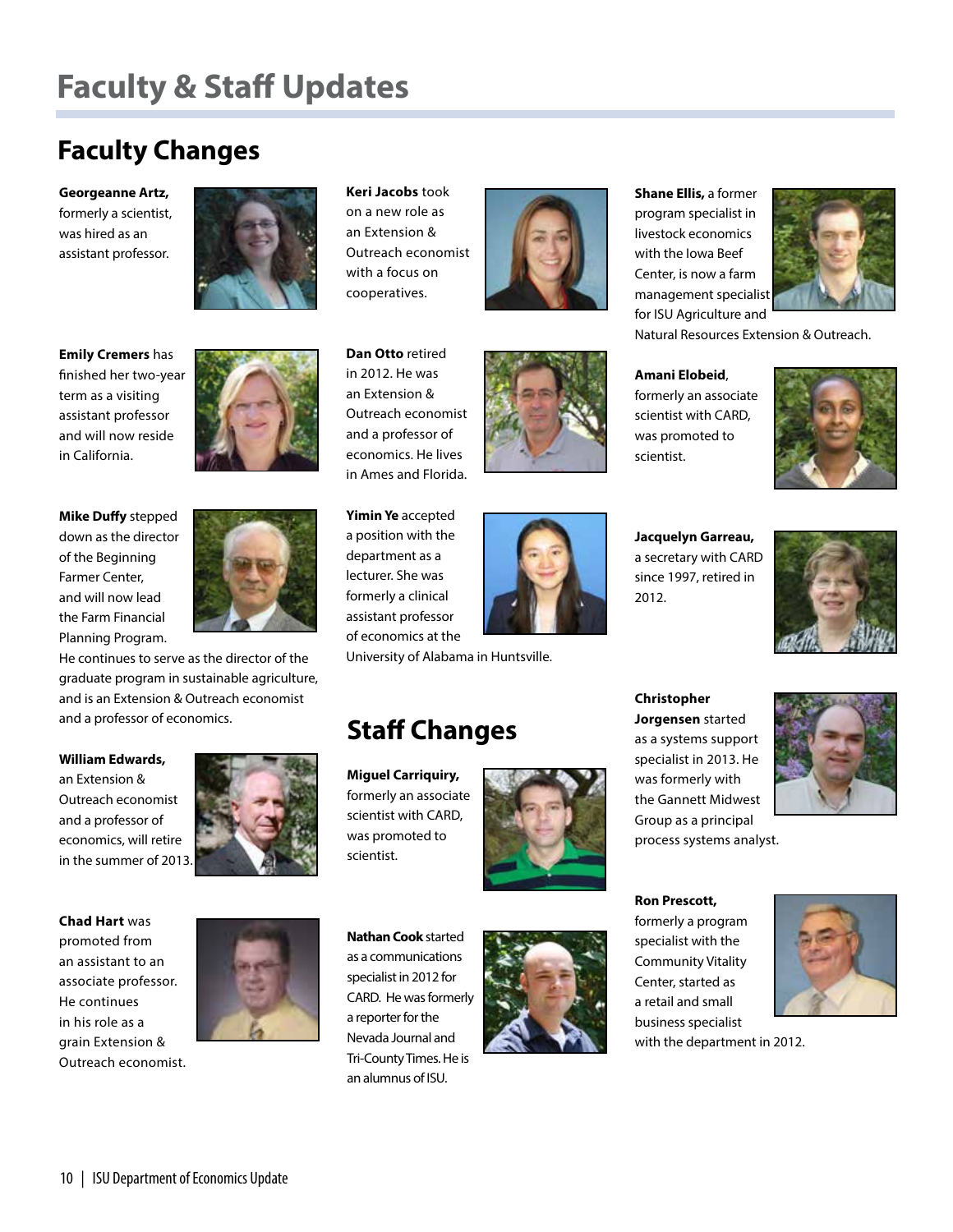### **Scholarship to promote creativity mirrors spirit of Prescott**

**Story, Kristin Senty**

J ames R. Prescott was considered a creative person who, in his free time, enjoyed playing the piano, writing humorous limericks, and working with wood. His wife, Jeri Prescott,



said that her husband also appreciated it when others had that similar "creative spark."

Prescott passed away in September 2012 at the age of 77, in Ames, Iowa. An emeritus professor with the Department of Economics at Iowa State, he established a scholarship fund for economics graduate students designed to promote creativity in their studies.

**James R. Prescott**

Funds from the James Prescott

Scholarship in Economics will be spent over a 10 year period. Jeri Prescott has taken on the role of setting up the scholarship at her

#### *Sea Turtles continued from page 5*

think about a problem in a different way. Rajesh brings a different set of tools to the problem, which really improves the work."

Their current project is not the first time they've worked together. Singh said that a shared approach to research made it easy to "produce quality outcomes."

Their experience has motivated them to plan an upcoming project with faculty from the Department of Ecology, Evolution & Organismal Biology at ISU, which also addresses fisheries management, opening those boundaries of creative collaboration even further.  $\blacklozenge$ 

#### *Edwards retirement continued from page 6*

Beyond his immediate focus at Iowa State, Edwards still owns and manages half the farm that he grew up on in Winterset, Iowa. As a boy, he participated in 4-H, and remembers how his family relied on advice from their local Extension office.

"You could say that I grew up in the system," he says. "I think my earliest contact with Extension instilled in me the desire to be in a position where I could help husband's request. "He wanted students to have the chance to take on creative opportunities that might not normally be accessible to them," she said.

Funds could be used to help a student attend a special conference, or travel to visit with a scholar to learn about some unique research. "Jim was such a creative person himself, but he knew that people had the perception of economics as a little dull -so he thought that people needed to jazz it up. That was his intent behind the scholarship, to encourage creative thinking in the discipline," she said.

James Prescott was born in Lincoln, Nebraska, earned his bachelor's degree from the University of California at Berkeley, and an MS and PhD from Harvard University. He worked at Iowa State for most of his professional career, taught at several other US universities, and participated in development work in several foreign countries. The focus of his research and teaching was on urban and regional economics. He and Jeri married in 1966, and they had one son, Scott, and three grandchildren.

Jeri Prescott, who continues to live in Ames, says that she's eager to meet the scholarship recipients, hear about their ideas, and "cheer them on a bit!"  $\blacklozenge$ 



position where I could help **2008 ag business trip to Germany. Pictured left to right,**<br>people." ♦ Emeritus Professor Bob Jolly, Stacey Noe (entrepreneurship **program), and Edwards.**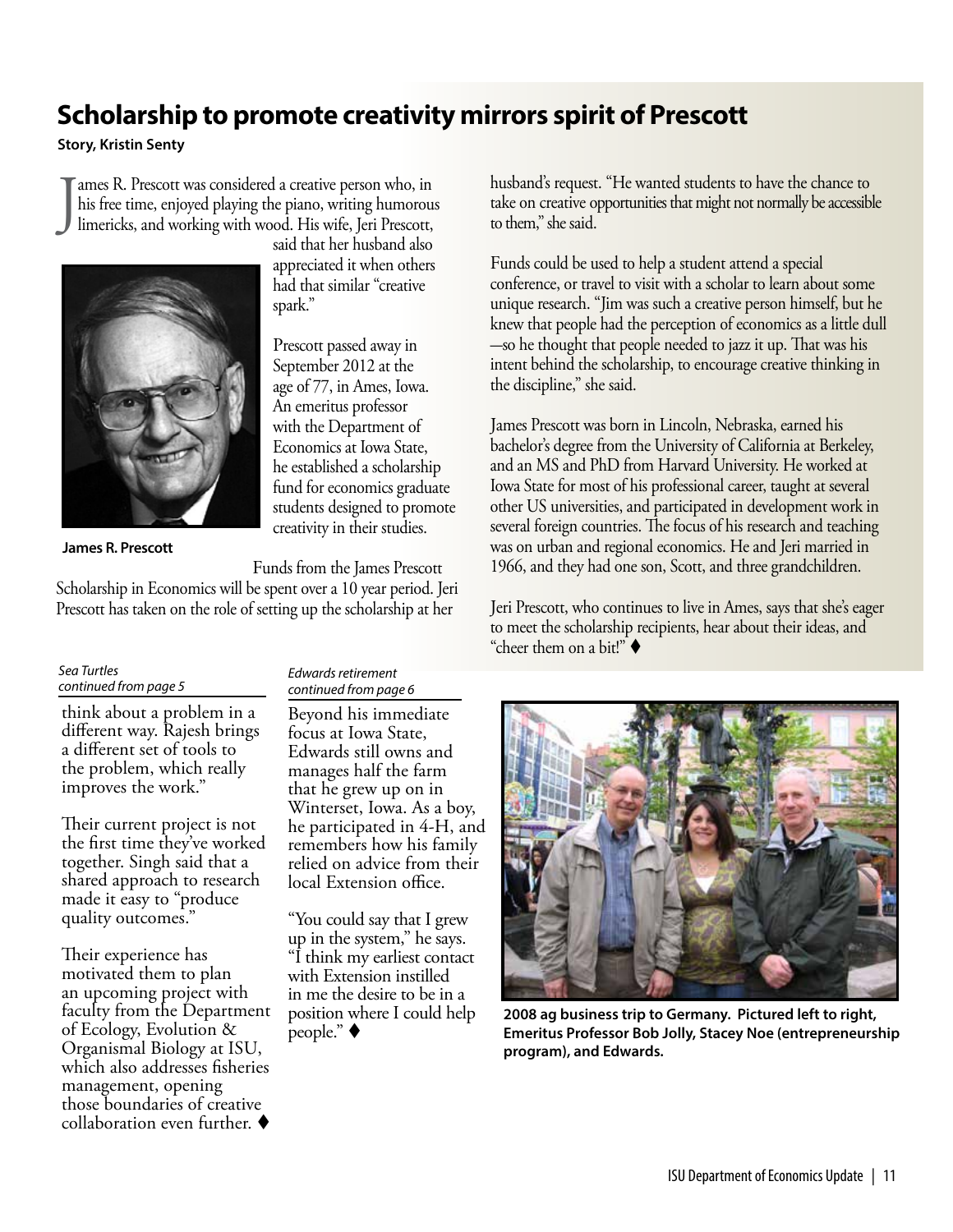# **Undergrad research opportunities guide Premkumar**

*"I started to see how research and economics can be used as a lens to look at issues of development."*

**Story, Kristin Senty; photos courtesy Deepak Premkumar**



s a freshman at Iowa State, Deepak Premkumar<br>
wasn't sure he made the right decision about<br>
where to attend college. After all, Ames was<br>
where he'd gone to high school, so he wasn't exactly wasn't sure he made the right decision about where to attend college. After all, Ames was leaving home. And as the "typical liberal arts student" that Premkumar sees himself as, his sense was that the university was mostly focused on agriculture and engineering.

But with a thirst to try "a little bit of everything" in the liberal arts spectrum, Premkumar soon could see a number of unique opportunities available to him. As a freshman honors student, there was the chance to work one-on-one with Professor Peter Orazem, known for his work in labor economics and developing economies areas of interest to Premkumar.

Even though he lacked experience in economics or statistics, Orazem could see something unique in the eager freshman. "Deepak was very serious and he came here wanting to make a difference," he said. "I usually select a book to read with a freshman honors student, but he clearly wanted to sink his teeth into something more."

At the time, Orazem was working on a project to analyze the outcomes of Vision Iowa, a state funding program designed to enhance tourism attractions to

the general public across the state. Noting Premkumar's potential, he chose to include him in the research process itself.

Premkumar was surprised by the way that he was included in the work. "Professor Orazem didn't just make me do the grunt work, but gave me the chance to compile data sets and do regressions," he says.

Former Iowa Governor Vilsack, the original promoter of Vision Iowa, eventually read their research when it was complete. It was "a surprising moment" for Premkumar when he learned that the governor and his wife had appreciated his efforts.

"I just thought to myself, 'wow!' It was an experience that really captured my attention," he said.

Now a junior, Premkumar has explored the potentials of economics far past his initial studies. With basic research skills under his belt, he connected with an NGO in Tanzania that needed help compiling data sets to support a development project around schools, power supplies, and water, and spent time traveling and working there. "I started to see how research and economics can be used as a lens to look at issues of development," he said.

Currently, Premkumar is working on a project with department alumnus Sheetal Sekri (BS economics, 2002 - see profile page 19), to explore the issue of groundwater in India, and the factors which affect the adoption of water saving techniques in the Punjab region. Eventually after graduation, he plans to work in the areas of international development and global health.

Orazem isn't surprised by Premkumar's evolution since freshman year. "He's someone who doesn't just want to participate in things, but he really wants to create something. He is very driven toward public service in a meaningful way," he said.

Premkumar says "I was raised to have intellectual curiosity and to explore everything that I can. I never want to become complacent."

In hindsight, he's glad that he made the choice to remain in Ames and study at Iowa State. "The university has such a large research base, so you have incredible opportunities as an undergrad - you just need to take the initiative," he said. "I've done a complete 180° turn in my viewpoint. I never would choose another school for myself now." $\blacklozenge$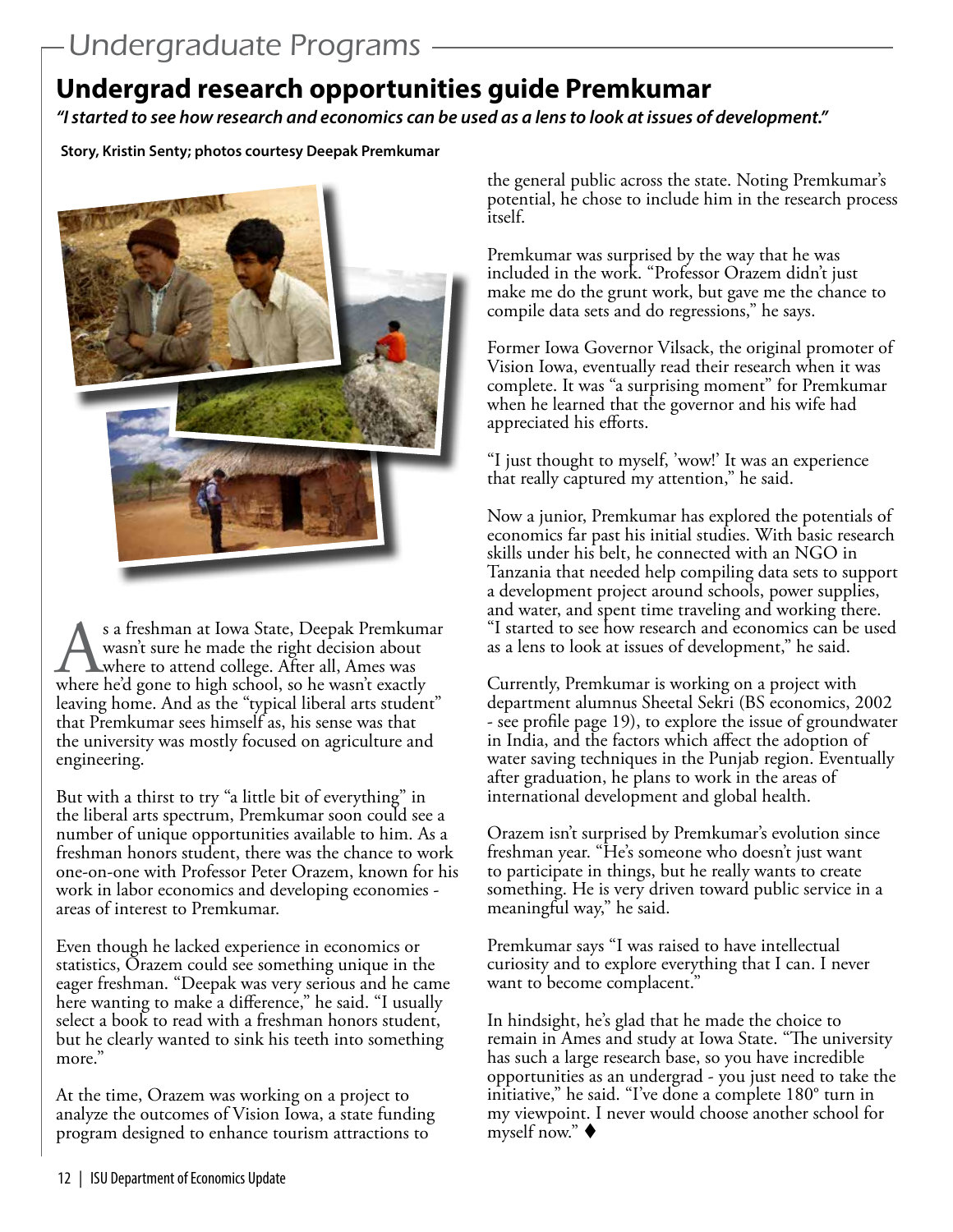

**Moses Bomett (majors: economics, political science, international studies)** A native of Kenya, Bomett is the founder of Hope 4 Africa, a non-profit organization at Iowa State that represents one of the most unique start-ups for a campus organization. He has been a member and president of Theta Chi fraternity, vice president of the Kenya Students Association, and philanthropy chair for the Emerging Greek Leadership Council. As an economics, political science, and international studies triple-major, he received Iowa State's George Washington Carver full academic scholarship, is a Dollars for Scholars award recipient, and a member of Order of Omega.



**Szuyin Leow (majors: economics, mechanical engineering)** As general co-director of Dance Marathon 2012, Leow helped raise more than \$380,000 for Children's Miracle Network, a 45 percent increase in funds raised from the previous year. She has served as president of Pi Beta Phi sorority, treasurer of Cardinal Key, is a campus campaign volunteer for Iowa State Democrats, and a member of the Student Alumni Leadership Council Homecoming Central Committee. Leow was selected as the keynote speaker for the 2012 Fall Leadership Conference, and was recently selected as one of the 2013 "Women Impacting ISU." She is an ISU George Washington Carver Scholar and has received many awards and scholarships, including the Kappa Alpha Theta High Flyer Scholarship.



**Bethany Olson (major: agricultural business)** Olson has excelled as a member of the cross-country and track and field teams, earning scholar-athlete awards, and was named 1st Team Academic All-Big 12 Conference. She has been involved with the Agricultural Business Club, the College of Agriculture and Life Sciences Student Ambassadors, Alpha Zeta, Student Federation for Agriculture, Collegiate FFA, National Agri-Marketing Association Club, Student Athlete Advisory Council, Fellowship of Christian Athletes, and Lyrica Women's Choral Ensemble. Olson has been on the Dean's List every semester and was named a College of Agriculture and Life Sciences Foreman Scholar for 2011-12 and 2012-13.

**2013 Economics Phi Beta Kappa Awardees** 

*Phillip Herr*

*Steven Herr*

*Prasad Raman*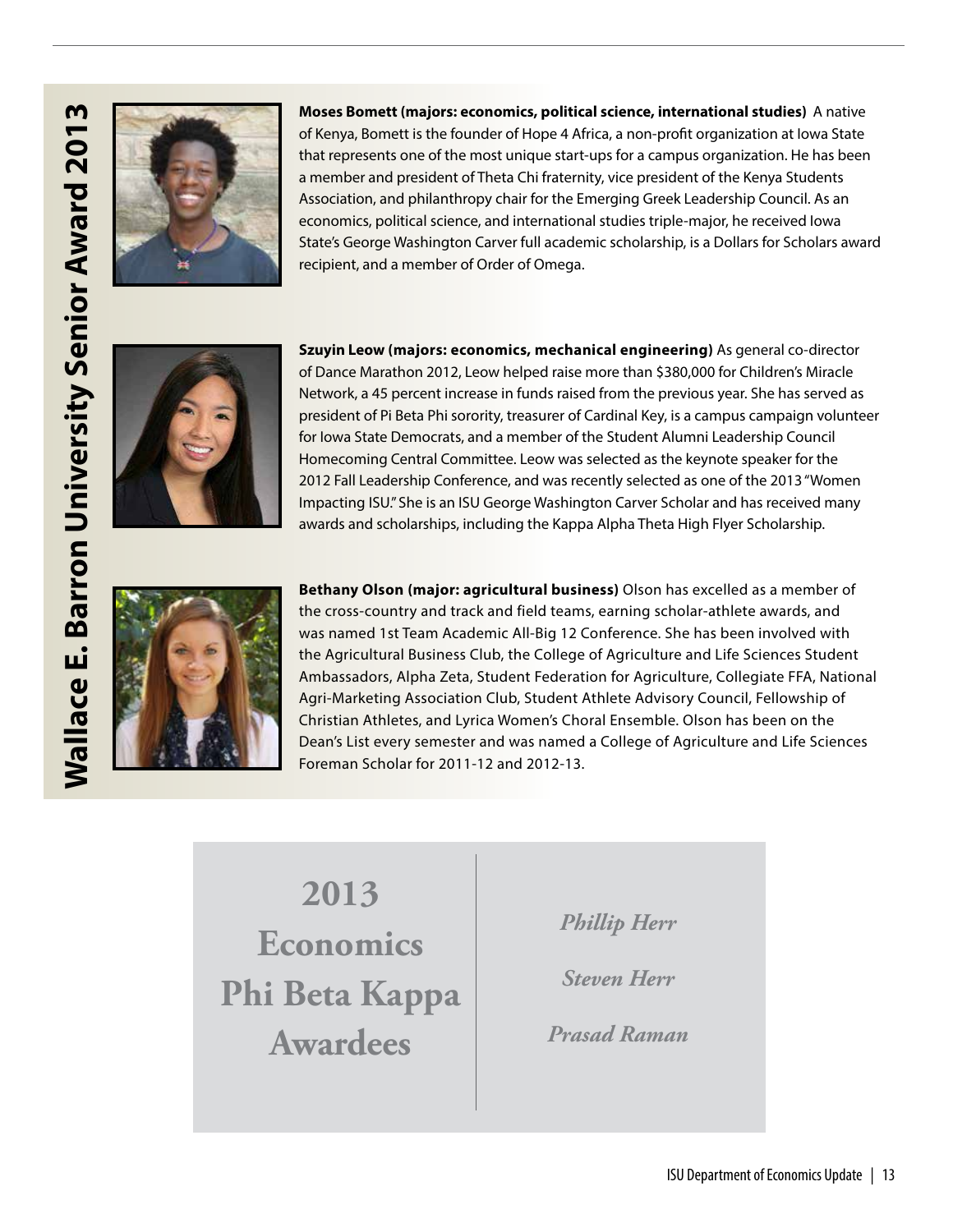# *"Beyond what I ever expected"* **- Ag business major opens new horizons for Olson**

**Story, Kristin Senty; photos, Barbara McBreen, CALS Communications**



**Bethany Olson decidedly set the bar high as a** freshman ag business major. By the time she was a senior, she had excelled in academics and on the cross country and track teams, participated in numerous freshman ag business major. By the time she was a senior, she had excelled in academics and on the activities and internships, and won her share of awards. She had taken advantage of all of the opportunities that her major and life at ISU had to offer, and the results, she says, were "beyond what I ever expected."

Initially Olson saw herself as more of a people person who would work solely in business, definitely "not a scientific type." But when her freshman advisor, Ebby Luvaga from the Department of Economics, asked her to "think more deeply about long-range goals," Olson decided to dig in and explore the possibilities within her major.

She says that economics course requirements shaped her thinking about international trade and international agriculture, and subsequent overseas ag business travel courses sponsored by the department proved "completely thought provoking." Ag business-related internships in agronomy gave her a view into the business and marketing side of her major.

But they also spurred an unexpected interest in agronomy, particularly seed and soil science, which Olson is now considering pursuing as a graduate degree. Her new interest in science-related study is the kind of dramatic change in her plans and thinking that she never would have expected.

The wide variety of opportunities that are available within the ag business major are what Olson says opened new doors of interest to her. She often helps with college recruiting events and says that it's gratifying to represent "a solid program and a shining star in the college of agriculture.

"Anytime I talk to a student I know I'm never blowing smoke about the ag business major," she says. "I have wonderful stories and experiences to share that are true, real, and have happened."  $\blacklozenge$ 

# *"Follow your heart"*



Commencement speaker Andy Chamra, agricultural business, offered this challenge to his 540 fellow graduates on May 10 to "do what your heart says to do, in all that you do in life."

He shared that returning to his family farm after graduation was what his heart spoke. Listen to his complete message at: http://www.youtube.com/ watch?v=poa4Rfq6uRQ.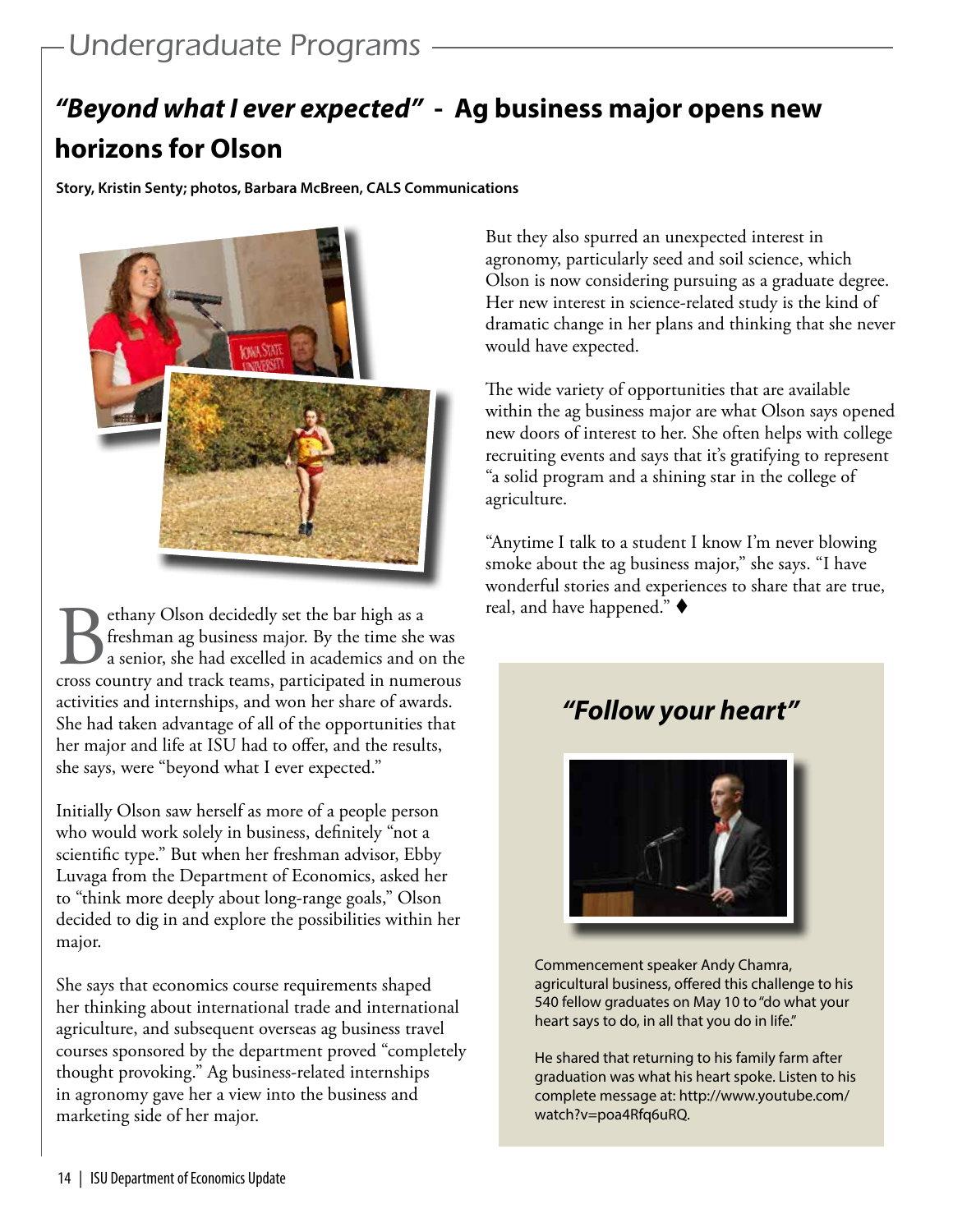### **Bomett's African roots build support for Kenyan students**

**Story, Laura Wille, LAS Communications; photos courtesy, Moses Bommett**



high school speech delivered some four years ago was the starting point to a non-profit organization that has raised more than \$30,000 for African students. The money has provided textbooks, computers, trees, musical instruments, and electricity for the young learners.

Moses Bomett, now a senior in the College of Liberal Arts and Sciences at Iowa State University, with a triple major in economics, political science, and international studies, delivered a speech at West Des Moines Valley High School about his life experiences in Africa. He had been back in the United States for two years at the time, and could see the vast differences in opportunities for African and US children.

Born in the US, Moses lived in Kenya from age 2 to 14. He saw a gap in education there, where those with money had opportunities, but millions of children didn't have the resources, he said. Of all the problems affecting Africa, Moses spoke his opinion of what could help solve much of the tribulations: education is key.

The ideas presented in his speech soon became the goals for a new club at Valley High. Hope 4 Africa began raising funds through bake sales, T-shirt sales, and other events.

After Moses' high school graduation, he started a Hope 4 Africa club at ISU. Fundraising events include "Hunger Out 4 Hope," where students experience 12 hours without food and raise awareness about the organization. They also sell shirts on central campus through "Tie Dye 4 Hope."

Other Hope 4 Africa clubs have sprouted across the Midwest, many of them started by students who went to Valley with Moses.

Hope 4 Africa clubs can also be found at Waukee (Iowa) High School, the University of Iowa, the University of Northern Iowa, Loras College, the University of South Dakota and the University of Nebraska.

Since the humble beginning in 2008, Moses said 1,774 books, 10 computers, 1,300 trees, and multiple student sponsorships have been funded at two primary schools and one high school in Kenya. He has traveled to Africa multiple times with the organization.

"It's a very satisfying experience," Moses said. "You see how hard they are working and how they're trying to get a quality education, and it inspires you to help out more.

In May 2012, on his fourth trip to Africa with the organization, Moses and fellow ISU club members bought musical instruments, more books and set up a library in one of the schools. Hope 4 Africa also funded the electrical hook-up for one of the schools, which had electricity access, but previously could not afford to tap in to the resource.

Moses said the Kenyan schools submit their needs to Hope 4 Africa. "We told them how much money we raised, and they gave us a list of what they wanted," Moses said. "We don't tell them what they need; they are the ones who know."

Moses will graduate in May 2013 and is considering graduate school. He may also take a year off after graduation to visit schools and share the Hope 4 Africa story. To learn more about the organization, visit www. hope4africa.info.  $\blacklozenge$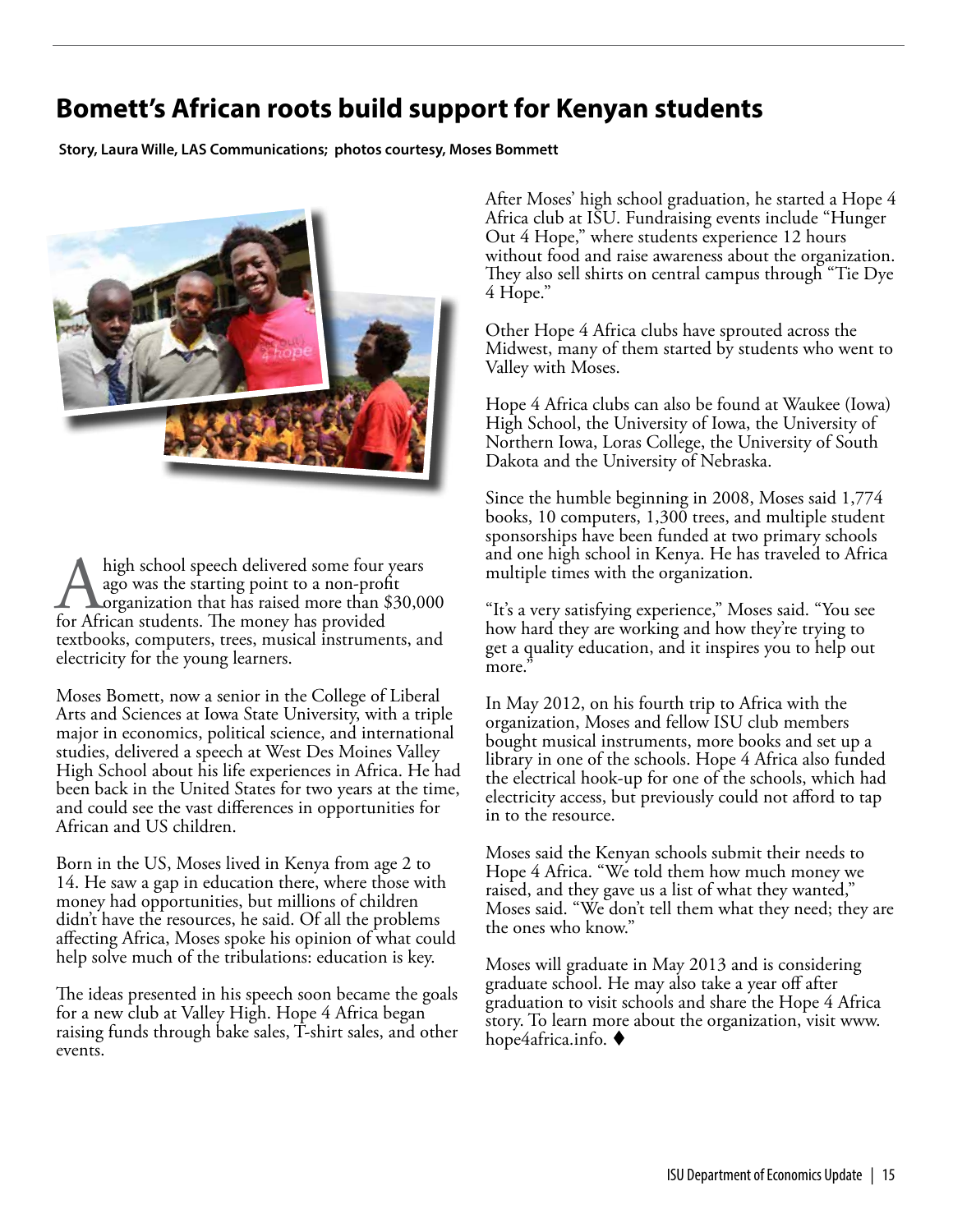# **Behavioral/experimental economics "comes of age" in the department**

*"Passionate" discipline for Rosenblat helps build meaningful student research*

**Story and photo, Kristin Senty**

After five years playing a<br>
key role in developing the<br>
experimental economics at Iowa key role in developing the discipline of behavioral/ State, Associate Professor Tanya Rosenblat is at a place where she's seeing the fruits of her labor.

Rosenblat is engaged in her own research around social networks. She has a growing and enthusiastic group of graduate students working on unique, cross-disciplinary projects. And recently three of her job market candidates landed coveted positions where they can continue to develop in the behavioral/experimental discipline and cultivate students of their own.

"Passionate" and "fun" are words that she uses to describe her feelings around her work. She keeps a running notebook of ideas for research projects and says, "there are so many questions I want to answer, yet so little time."

Her interest in behavioral/experimental economics started in graduate school at MIT in 1996, while working on her dissertation on the evolution of money. Rosenblat was struggling to find the data she needed, but after listening to a presentation by a well-known behavioral/experimental economist from Caltech, realized that she might be able to find her data source through the discipline. Her curiosity led her to reroute her studies to Caltech for a year, eventually making behavioral/experimental economics her area of focus as an economist.

Rosenblat gained initial experience running experiments as an assistant professor at Wesleyan, saying that for her, "the best way to learn the discipline was to teach it." While her research on the advantages of physical attractiveness in the workplace garnered media attention in such publications as The New York Times, what Rosenblat says she gained most during that time was an awareness of the power of experiments to isolate



**Tanya Rosenblat, far right, is "proud" of the group of graduate students who study behavioral/experimental economics with her. They include, left to right, Younjun Kim, Juan Murguia, Tushi Baul, Qiqi Wang, and Fanzheng Yang.**

particular variables in ways that could explain a wide range of economic phenomena.

Not so long ago, behavioral/experimental economics was "frowned upon," says Rosenblat. Yet in recent years, the discipline has "come-of-age" and is considered a viable tool for solving economic problems in a wide range of disciplines. The appeal for many economists, she says, is that "behavioral/experimental economics doesn't assume that all decision-makers are rational," which is different than the standard economic model.

The underlying cognitive or psychological biases of the decision maker are teased out in the experiment process, which provides economists, in many cases, with more truthful data. Says Rosenblat, "If I ask a sensitive question in a survey you may not always answer honestly. But if I set up a situation which tests your behavior, I can get a more accurate picture of how you would tend to make a decision in a given situation."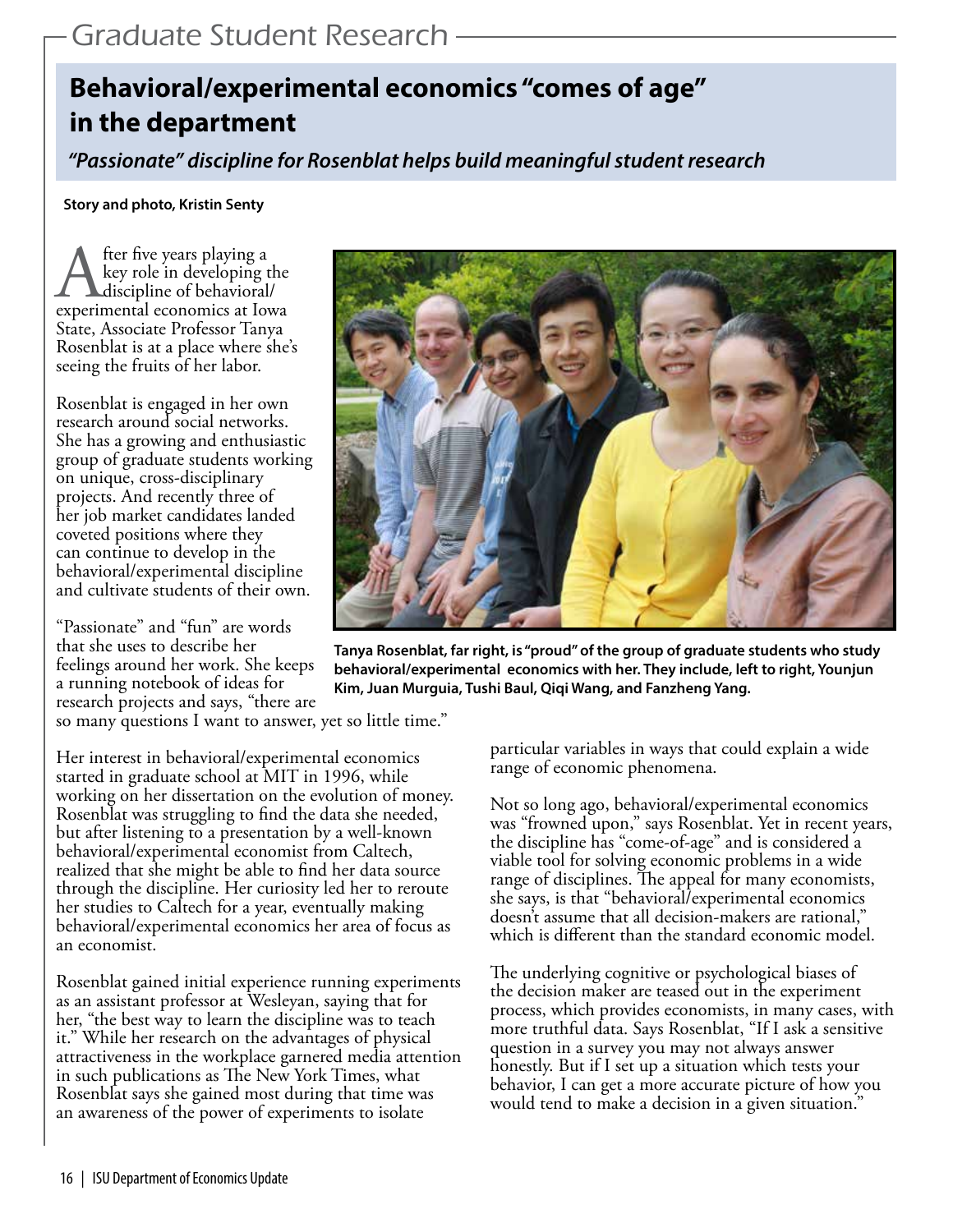#### **Graduate student research**

Rosenblat describes the learning environment for graduate students studying behavioral/experimental economics as "active," where the chance to design and facilitate experiments generates first curiosity. She encourages her students to select topics that have some degree of personal interest, because "you can't be passionate about what your advisor suggests."

Tushi Baul, a fifth-year PhD student from India, wanted to determine whether individuals striving for public sector jobs in India, where the tendency toward corruption in that sector is well known, were more prone to cheat. "It's hard to get at a situation like this where there's an unethical issue. It was much easier to conduct an experiment that tests for the behavior," she says.

The topic appealed to her, not only because it "incorporated the biases in the psychology of a person in the decision-making process," but also because she saw a way to affect a problem in her own country. "Many developing countries like India have a lack of data, so behavioral/experimental economics is a way to provide more of that," says Baul.

*"Behavioral/ experimental economics doesn't assume that all decision-makers are rational."*  - Tanya Rosenblat

Blending aspects of psychology, sociology, neuroscience, anthropology, and computer science, Rosenblat says that behavioral/ experimental work often lends itself to interdisciplinary collaboration. The research of one of her graduate students, Younjun Kim, focuses on measuring how

individuals make economic decisions when they're fatigued. He collaborated with another student from the psychology department, where the research on fatigue and cognitive skill is plentiful.

While Kim was originally was drawn to the department to study environmental economics, the addition of behavioral/experimental economics to his original discipline allowed him to explore issues in ways he hadn't before considered.

"Because Dr. Rosenblat exposes us to the most recent literature and invites guest lecturers from diverse areas, it really helps us to see the potential for using behavioral/experimental economics in our own work in so many different ways," he says.

Fifth year graduate student Qiqi Wang said he learned how to "identify important topics," through Rosenblat's encouragement to explore areas of personal interest. His research on discrimination in the Chinese workplace earned him a coveted position at Shandong University at the Research Center for Games and Economic Behavior, where he'll help to build one of China's first labs.

"The whole area is pretty new for China, so this is a great opportunity for me to introduce the discipline," he says.

Rosenblat is "proud" of her students, and encouraged by the implications that many of their projects might have on policy issues. Kim, for instance, is working to connect public support for environmental policy changes with a willingness to pay for them.

She's also engaged by her own research on social networks, examining a range of impacts they can have on areas such as employment and small business establishment in developing countries, to the ways that traveling food vendors might better exploit social media to boost their business.

These are the kinds of projects that she knows can be impactful to individuals, yet they also capture her curiosity.

"Someone once said to me that whatever you do for work, make it fun," she says. "I'm fortunate to truly enjoy what I do — with behavioral experimental economics, I feel I found the right place for myself."  $\blacklozenge$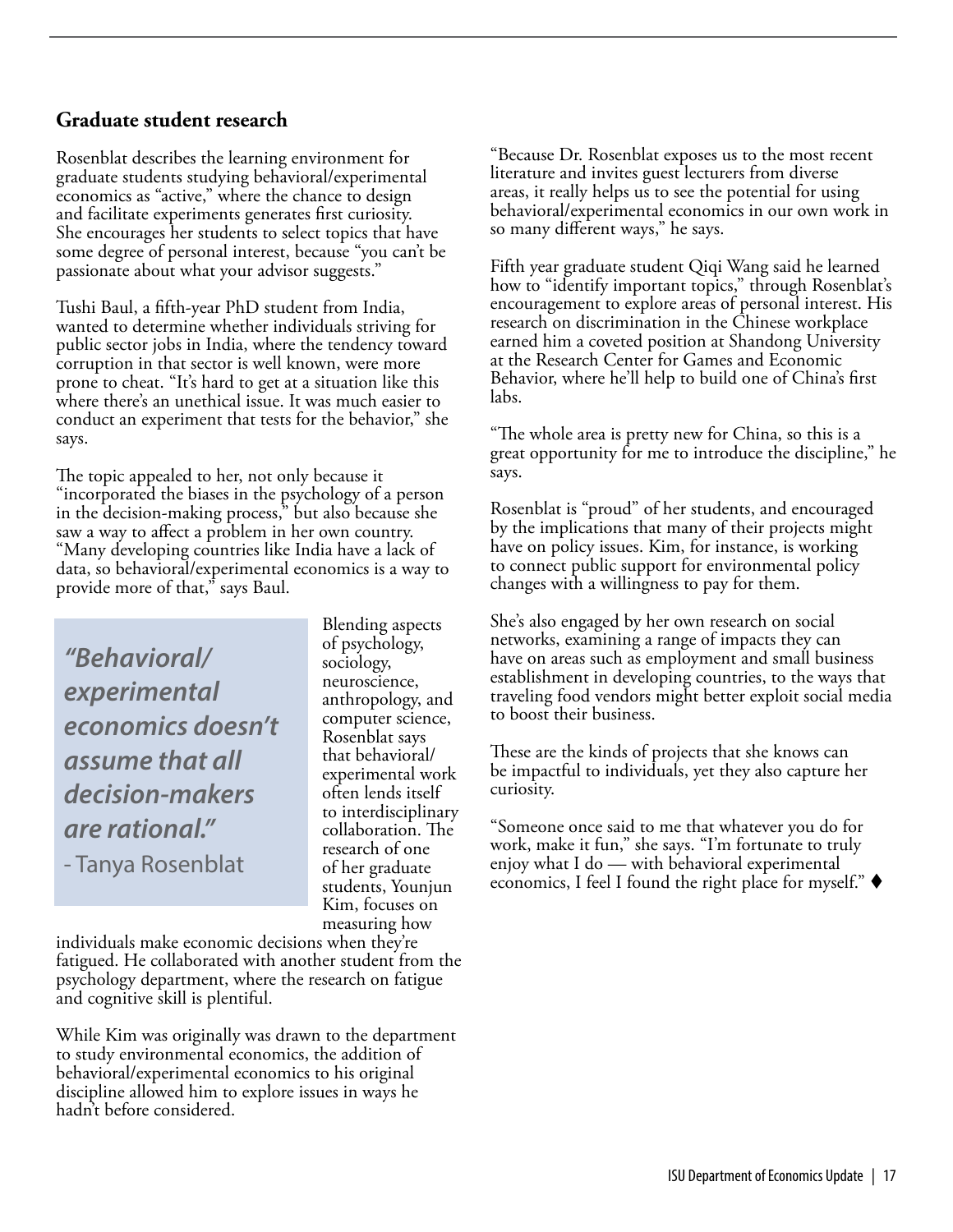# **Alumni News**

### **Victoria Gunnarsson and Daniel Monchuk, 2003**

**Department of Economics<br>
alumni Victoria<br>
2003) and Daniel Monchuk** alumni Victoria Gunnarsson (MS (PhD 2003) met as graduate students at Iowa State in the spring of 2002. Although they were geographically separated following graduation, Victoria in Washington DC and Daniel in Mississippi, they continued their long-distance relationship for six years, taking every holiday and long weekend opportunity to spend time with one another. They eventually married in 2009.

After graduation, Victoria moved to Washington DC to work at the World Bank. She continues to work there as an economist with a focus on developing and implementing social safety net systems in francophone Africa, such as in Cameroon, Burkina Faso, and the Republic of Congo. She has also worked in program evaluation, and at the International Monetary Fund (IMF), performing research on government social expenditure.

Heading south following graduation, Daniel took a tenure track position at the University of Southern Mississippi in the Department of Economics, and was promoted to associate professor with tenure in 2009. Later that year he resigned his faculty position and moved to Washington DC permanently, where he currently works as an agricultural and spatial economist at the World Bank. His work and research has focused primarily on non-farm rural employment, agricultural economics and production, and land tenure issues. He has

![](_page_17_Picture_5.jpeg)

**Victoria Gunnarsson, Daniel Monchuck and their son Felix.**

spent time in Angola, Nigeria, Mozambique, and Tanzania through his work.

The couple married in a small village near Victoria's home in Sweden, where she grew up. Their son Felix was born in 2012, and Victoria said they are "having fun watching him grow and develop."

The Monchuks travel frequently to Daniel's family farm in Saskatchewan, Canada, and to Sweden to spend time with Victoria's family. In Canada, they enjoy renovating an old farm house, transforming it into a summer vacation home. At three months, Felix's first trip with the family was to Saskatchewan in winter, where he partook of a number of outdoor activities, including sledding in minus 20 degree weather (well bundled of course!).

In addition to work-related travel, they have vacationed in such places as Peru, Morocco, Ukraine, Tanzania, Jamaica, Belize, Guatemala, Sicily and Turkey – many of which was done on a 'shoestring' budget, complete with sleeping in run-down hotels, eating questionable street-food, packing into already overcrowded buses, and being questioned by armed military for smuggling.

Over the next few years, they plan to spend a longer time abroad, potentially with a posting in one of the World

Bank's country offices in Africa. Said Victoria, "We think that could be very rewarding, and also an interesting experience for Felix."

From their time at ISU, Daniel and Victoria enjoyed tailgate parties, biking the trails in and around Ames, camping at Ledges State Park, dancing the Cyclone steps after the bars closed, and downtime with faculty and fellow grad students over a drink. As a student athlete in track, Victoria has many fond memories from the rec center and the old outdoor track, and the time she spent on the road with teammates. Both Victoria and Daniel have kept in contact with many of their former classmates, advisors, and faculty at ISU. "A couple of my teammates are still some of my best friends and we talk on the phone every week," said Victoria.

**Contact Daniel and Victoria at: dmonchuk@gmail.com and vmonchuk@gmail.com.** ♦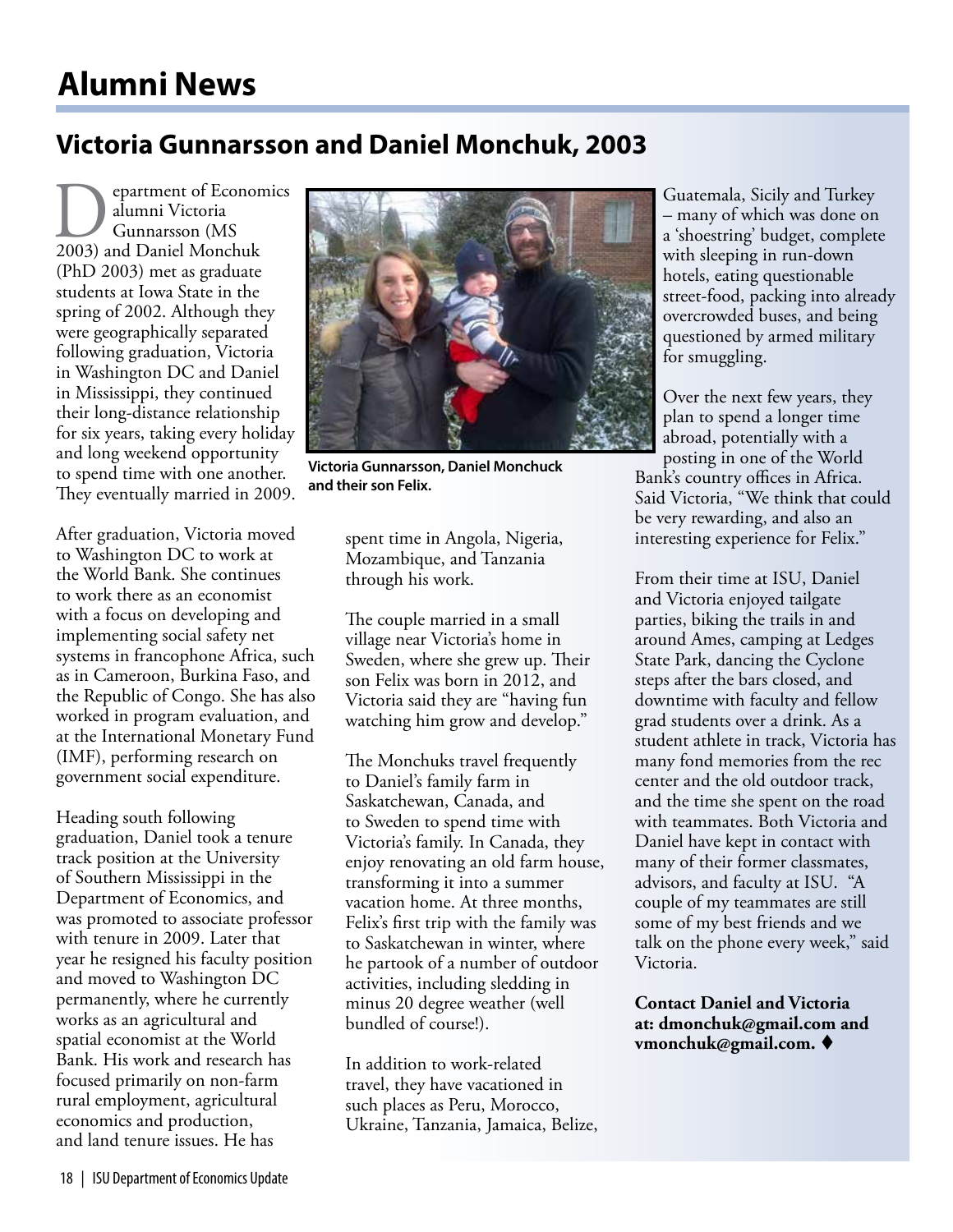### **Tom Fullerton,1984**

 $\displaystyle\bigwedge_{\text{pimary school}}^{\text{s a}}$ youngster, I attended

in Fayetteville, Arkansas; middle school in Bogotá and Barranquilla, Colombia; and high school in

![](_page_18_Picture_1.jpeg)

**Tom Fullerton**

San Salvador, El Salvador. I went to the University of Texas at El Paso as a Stevens Scholar where I majored in economics and minored in math.

I worked for a year as an associate economist in the corporate planning unit at El Paso Electric Company. Reading Federal Energy Regulatory Commission reports convinced me that I needed a graduate degree before I would be able to testify before either the Public Utility Commission in Austin or the Public Service Commission in Santa Fe. My Dad told me about George Snedecor discovering the F-distribution at Iowa State, leading me to conclude that there must be a killer applied econometrics program located in Ames.

In Ames, I lived on the 9th floor of Buchanan Hall. Residing on a land grant campus with a college of agriculture meant such a gigantic upgrade in cafeteria food quality that I stayed ensconced in Buchanan all the way until I defended my MS thesis in October 1984. Of course, located so close to Heady Hall also made Buchanan a great location.

As a department TA, I had the good fortune to initially be assigned to Peter Mattila and Peter Orazem. Both of these renowned labor economists recognized that I was a wide eyed academic innocent and deliberately went out of their way to make sure I was not overloaded with work during my first year. I also worked as a TA for doctoral students Dave Pate and Dave Hakes, two really sharp and personable guys who helped make the department less ominous and Ames a lot more fun. The department was a great place full of unique faculty, staff, and students in those days, and Ames was a tremendous place to live.

In 1983, I was very lucky to catch on as an RA with another renowned labor economist, Wally Huffman. Within twelve months, Wally had so many grant proposals hit that he had six RAs on contract and my basement office colleagues in Heady Hall (otherwise known as Bob Tokle, Brian Gibson, and Patrick Westhoff) began to refer to us, collectively, as "Wally and the Wally-hats," since we were jointly the best linear unbiased estimators of our fearless leader. Also on my thesis committee was Bill Meeker from Snedecor Hall. Living in academic terror of the two of them served me well, as Wally and I eventually published two journal articles from my thesis. My empirical apprenticeship in applied microeconometrics, accompanied by as much Story County fun as the long hours of studying would reasonably allow, served me well, and I departed the tremendously friendly confines of central Iowa for a job in Boise, Idaho.

**Read more at: http://www.econ. iastate.edu/sites/default/files/** tomfullerton.pdf.  $\blacklozenge$ 

### **Sheetal Sekhri, 2002**

Sekhri (BS, economics<br>
Seconomics 2002) visited the department<br>
on caste-based social barriers in 2002) visited the department last fall to present her research on caste-based social barriers in university environments in India.

While she was here, she took time to visit with graduate students about her research and her role as an assistant professor in the Department of Economics at University of Virginia. She also shared with us some of her thoughts regarding her first taste of economics as an undergrad at ISU.

Sekhri was exposed to economics fairly late in her time at ISU, when her goal at the time was to complete a master's degree in mathematics. She happened to take Econ 101 from Arne Hallam, and suddenly "discovered that economics for me was like receiving a bag of candy" for a kid.

"To conceptualize things mathematically resonated with me a lot," she said.

*continued on page 20*

![](_page_18_Picture_15.jpeg)

**Sheetal Sekhri**